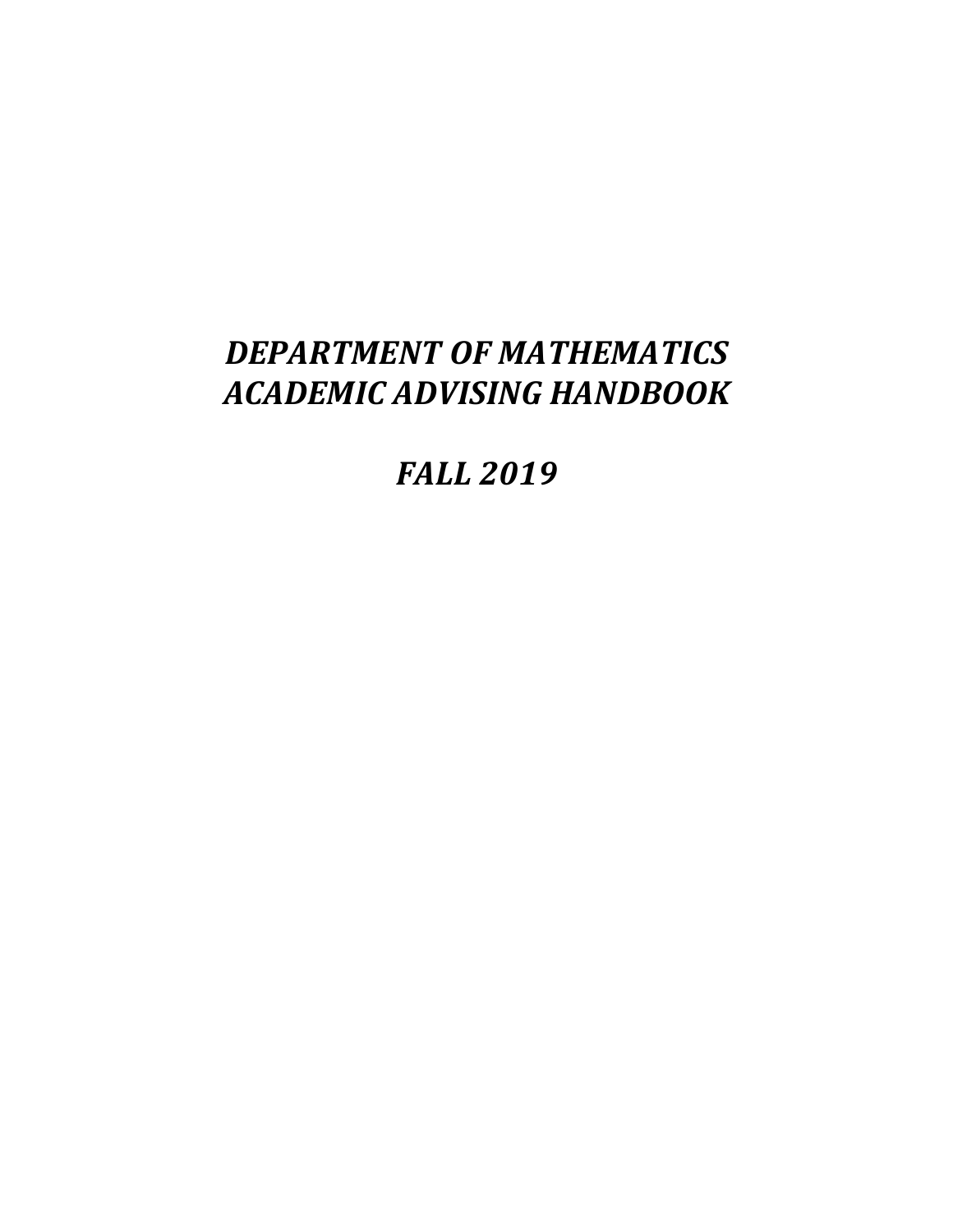#### **CONTENTS**

| $\mathbf{1}$     |                                                                        |  |
|------------------|------------------------------------------------------------------------|--|
| $\mathbf{2}$     |                                                                        |  |
| 3                |                                                                        |  |
| $\boldsymbol{4}$ |                                                                        |  |
| 5                |                                                                        |  |
|                  | Mathematics Honors Program (HONS) -------------------------------- 14  |  |
|                  |                                                                        |  |
|                  |                                                                        |  |
|                  | Business Administration Program (BUSA) ---------------------------- 18 |  |
|                  |                                                                        |  |
|                  |                                                                        |  |
|                  |                                                                        |  |
|                  |                                                                        |  |
|                  | Mathematics Honors Program in Arts and Letters ------------------ 23   |  |
|                  |                                                                        |  |

This handbook provides students and their academic advisors with easy access to basic advising information for programs in the Department of Mathematics. It is intended as a summary of, not a replacement for, the more authoritative sources of information such as the *Bulletin of Information*

(http://registrar.nd.edu/BOI/BOI1213UG.pdf) or the College of Science web page (www.science.nd.edu).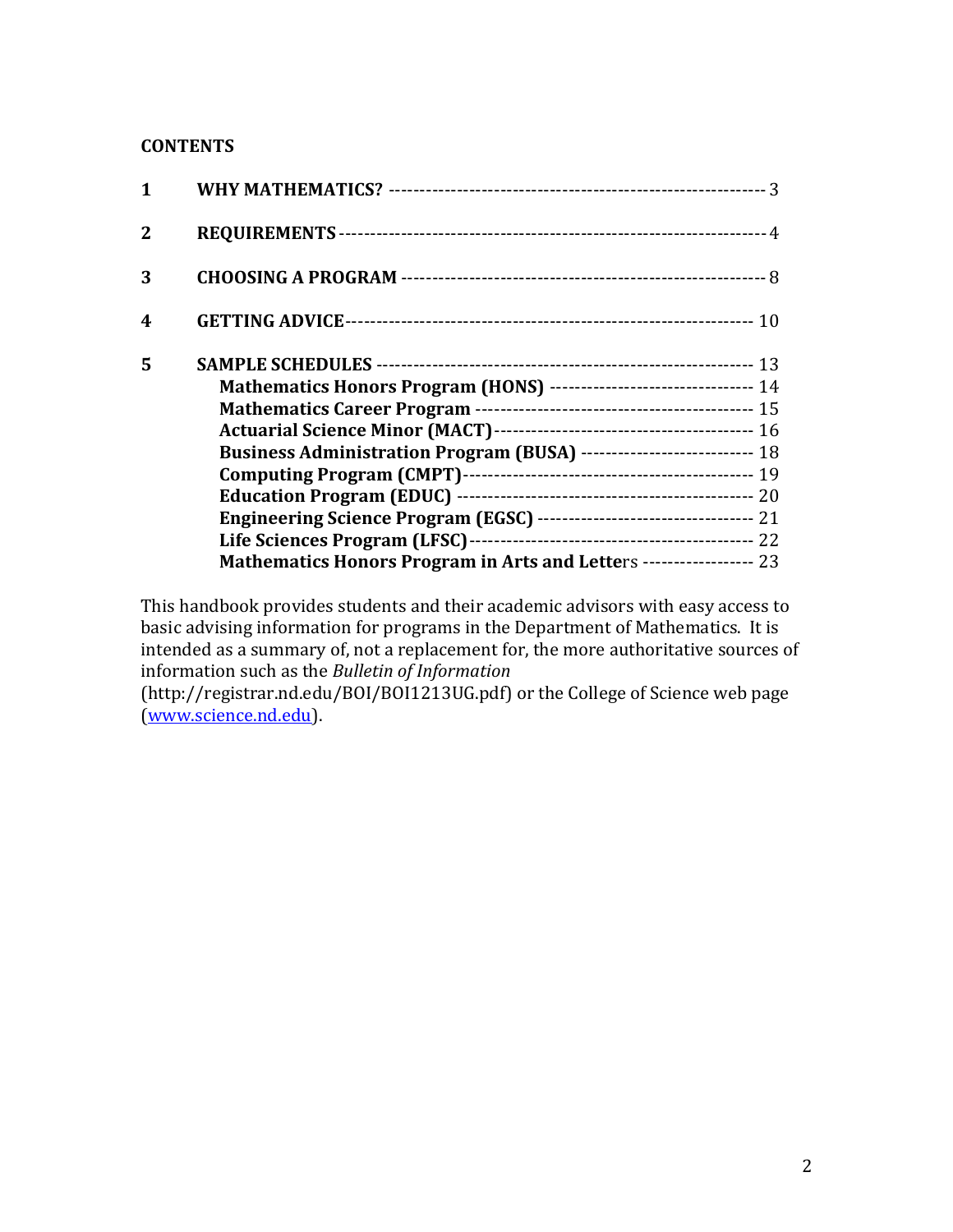#### **1. WHY MATHEMATICS?**

The main reason for choosing mathematics as your major is, of course, because you like mathematics! Anyone who has done well in calculus and enjoys working out mathematical problems should consider pursuing a program in mathematics. And there are many other good reasons.

The mathematics programs at Notre Dame are designed to provide you with a first-class mathematical education and give you a good start on any one of a number of career directions. There are currently about 151 mathematics majors in the sophomore, junior and senior classes combined. Of a total of 48 graduating mathematics majors, the majority pursued the Mathematics Career Program. Numbers in the other programs were: Honors  $-9$ , Life Science  $-1$ , Business Administration  $-8$ , and Education  $-2$ . About one fourth of our seniors start various careers in business, most commonly as computer consultants, financial analysts, or actuaries. Many pursue advanced degrees in mathematics, medicine, statistics, fine arts, law, education and music. Others go into teaching, including working with the Alliance for Catholic Education.

For those who pursue careers in industry, the average starting salaries of mathematics majors are competitive with most majors in engineering or business and are usually higher than majors in arts and letters.

The training and analytical skills acquired in studying mathematics are precisely what many companies and professional schools are looking for.

Jobs of a mathematical nature are attractive for reasons other than income too. In 2011, out of 200 occupations ranked in order of desirability by the Wall Street Journal, based on income, stress, physical demands, potential growth, job security and work environment, the top five are all mathematically based!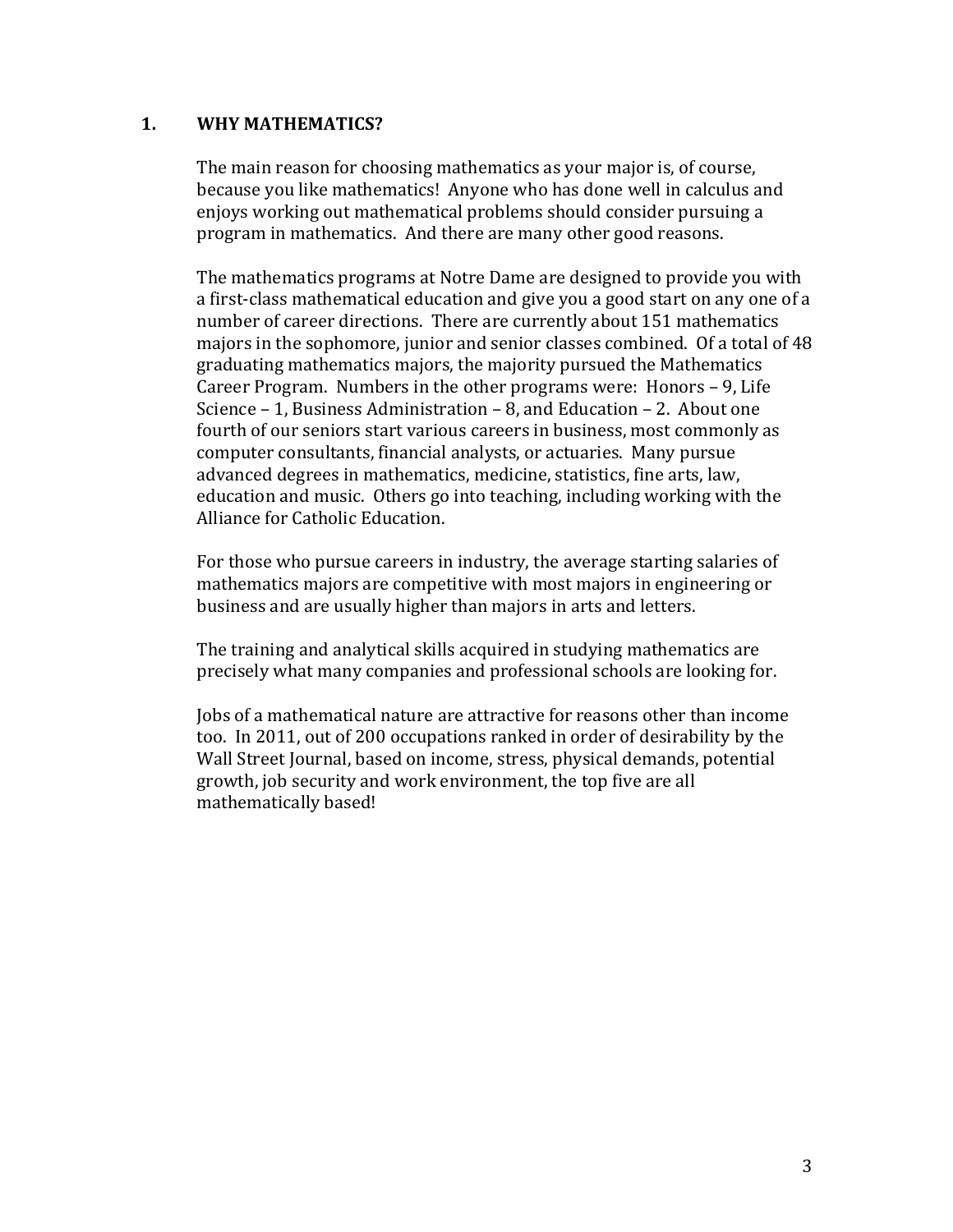# **2. REQUIREMENTS**

Students must satisfy requirements on 3 levels: university requirements, college requirements, and departmental requirements, each of which is summarized below. It is important to remember that a student needs a minimum of 124 total credit hours to graduate from the College of Science with a minimum of 60 of those in science. Certain restrictions on credit hours may apply (see below). It is ultimately the student's responsibility to make sure that he or she has completed all the degree requirements described in the copy of the *Undergraduate Bulletin of Information* published the year the student entered the University.

## *University Requirements*

- Composition
- Theology\*  $(6 \text{ credit hours})$
- Philosophy<sup>\*</sup> (6 credit hours)
- History\*
- Social Science\*
- $\bullet$  Fine Arts or Literature\*

\*One of these courses must be a University Seminar 180.

## *Science Requirements*

- CHEM (10171 or 10181), and CHEM (10122, 10172 or 10182)
- MATH  $10550 10560$ , (or MATH  $10350 10360$  for Biology, PreProfessional, and Science/Business majors)
- ((PHYS 10310 or 10093) and (PHYS 10320 or 10094)) or ((PHYS 30210) or 10095) and (PHYS 30220 or 10096) if two additional classes amongst General Biology with labs or Organic Chemistry with labs are also taken).
- An additional science or mathematics elective course. Not all courses **offered in the College of Science satisfy this requirement.** They have to be at the major's level in the College of Science. See the section on University and College Requirements in the College of Science section of the Bulletin. Any 30000 or 40000 level mathematics course, beyond the required ones described on the next page, satisfies this requirement.
- Language proficiency through intermediate level.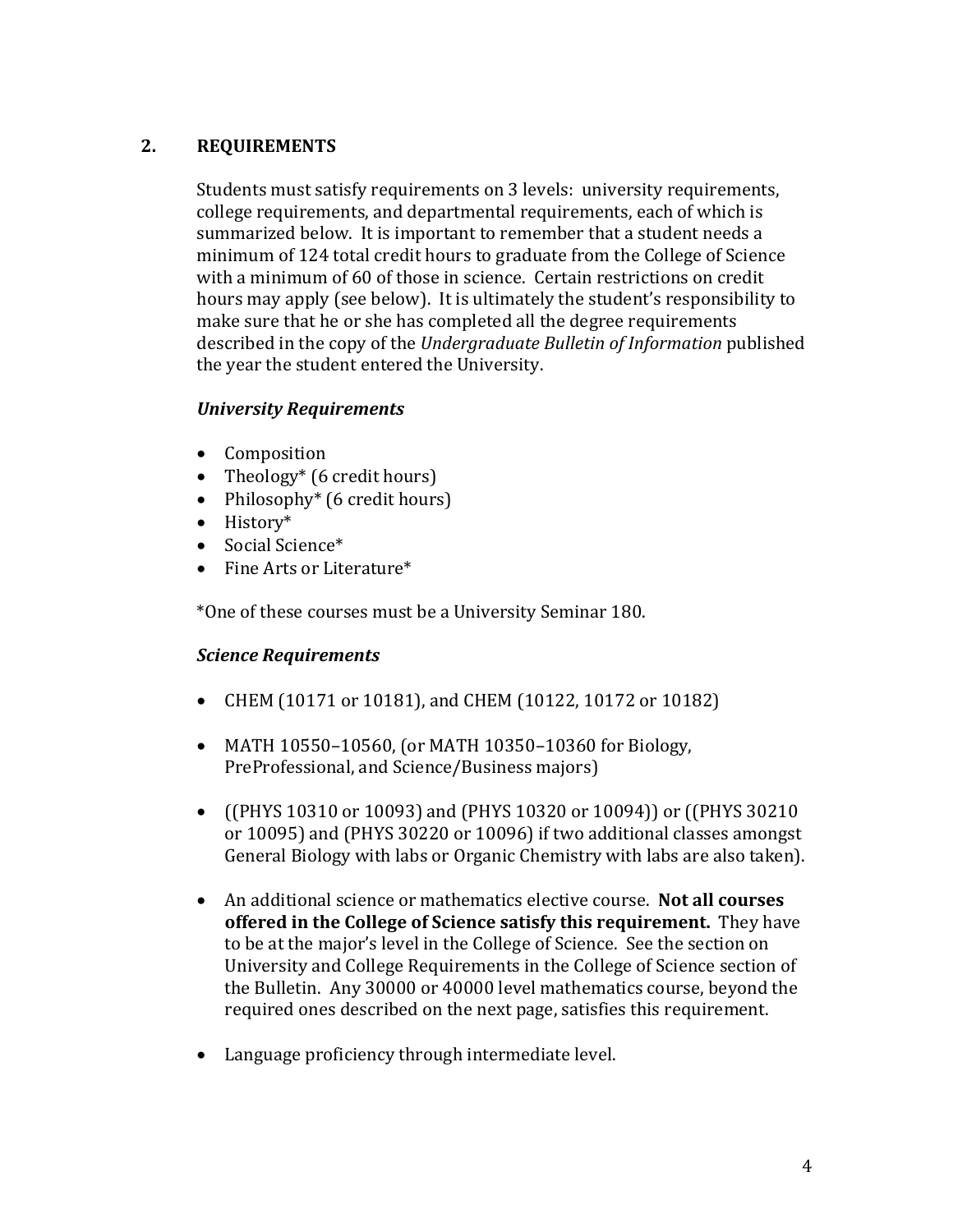The College of Science website contains a useful "frequently asked questions" page http://science.nd.edu/undergraduate/frequently-asked-questions/ with detailed information on the College language requirement, science course sequences, and much more. For science electives, see http://www3.nd.edu/ $\sim$ ugcos/science\_elective/index.htm. For academic rules and procedures, see http://science.nd.edu/undergraduate/academicrules-procedures/.

# *Mathematics Requirements*

# **Mathematics Honors Program**

- Calculus: MATH  $10850 10860$ ,  $20850 20860$
- Linear and Abstract Algebra: MATH 20810-20820, 30810-30820
- Real Analysis: MATH 30850-30860
- Mathematics Electives: 12 credit hours with 6 or more at the 40000 level

# **Mathematics Career Program (and most other programs)**

- Calculus: MATH 10550-10560-20550
- Ordinary Differential Equations: MATH 20750
- Linear Algebra: MATH 20610
- Introduction to Mathematical Reasoning: MATH 20630
- Algebra: MATH 30710
- Real Analysis: MATH 30750
- Mathematics Electives: 15 credit hours with 3 or more at the 40000 level

The approved math electives for all students with a math major or supplementary major are as follows:

 $1.1$  Any 3 credit 40000 level math course taken at ND, and up to three credits of Directed Readings - Math 46800.

2.<sup>2</sup> ACMS 20210 – Scientific Computing MATH 30210 - Operations Research MATH 30310 - Coding Theory MATH 30530 - Probability

<sup>&</sup>lt;sup>1</sup> In Spring 2012 and earlier, ACMS courses were approved as electives for individual students on a case by case basis. There is no restriction on the number of ACMS courses taken as math electives in this period.

 $2$  ACMS 30530 – Probability and ACMS 30600 – Statistical Methods and Data Analysis I are NOT approved math electives.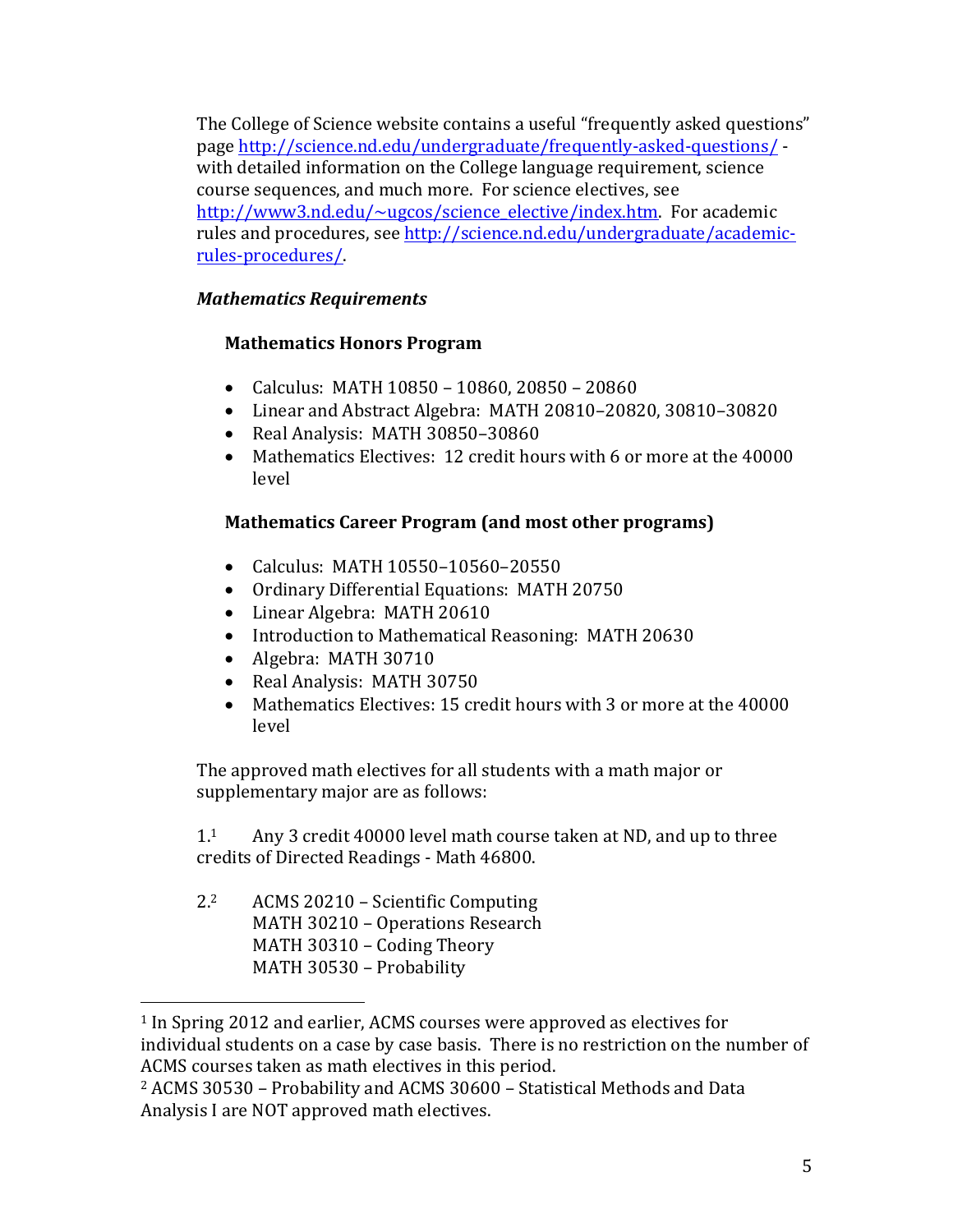MATH/ACMS 30540 - Mathematical Statistics MATH/ACMS 30610 - Introduction to Financial Mathematics MATH/ACMS 40390 - Numerical Analysis MATH/ACMS 40750 - Partial Differential Equations

3. From Fall 2013, at most one ACMS course not listed in 2. above is allowed, and must come from the following list:

ACMS 40212 - Advanced Scientific Computing ACMS 40395 - Numerical Linear Algebra ACMS 40630 - Nonlinear Dynamical Systems ACMS - 40730 - Mathematical and Computational Modeling ACMS 40842 - Time Series Analysis ACMS 40760 - Intro. To Stochastic Modeling \*If taken before Fall 2015, ACMS 40485 and ACMS 40730 will be accepted.

#### *Restrictions*

- Some, or all language requirements can be satisfied by passing an appropriate placement exam. Students should consult with the appropriate department and the First Year of Studies. Regardless of the credit hours awarded for language placement, *a maximum of 6 credit* hours of placement credits are allowed toward the science degree.
- Up to 3 credit hours total are allowed toward the science degree from activities (band, music lessons, debate, center for social concerns seminars, etc.), but no more than 1 credit hour total from any of these *courses per semester.*
- Up to 6 credit hours total are allowed toward the science degree from 30000–40000 ROTC courses.
- ACMS 30440 does not count toward the required 12 credit hours of 30000–40000 level math electives.
- Science courses specified by a major program must be taken at the University of Notre Dame. Prior approval from the Dean is required for transfer credits.
- The College of Science limits students to registering for a total of 18 credit hours in any given semester. ROTC and activity courses (band, center for social concerns seminars, etc.) do not count toward this limit. Students may request special permission from the Dean to register for more than 18 credit hours (an overload), but such requests are not considered until the first class day of the semester.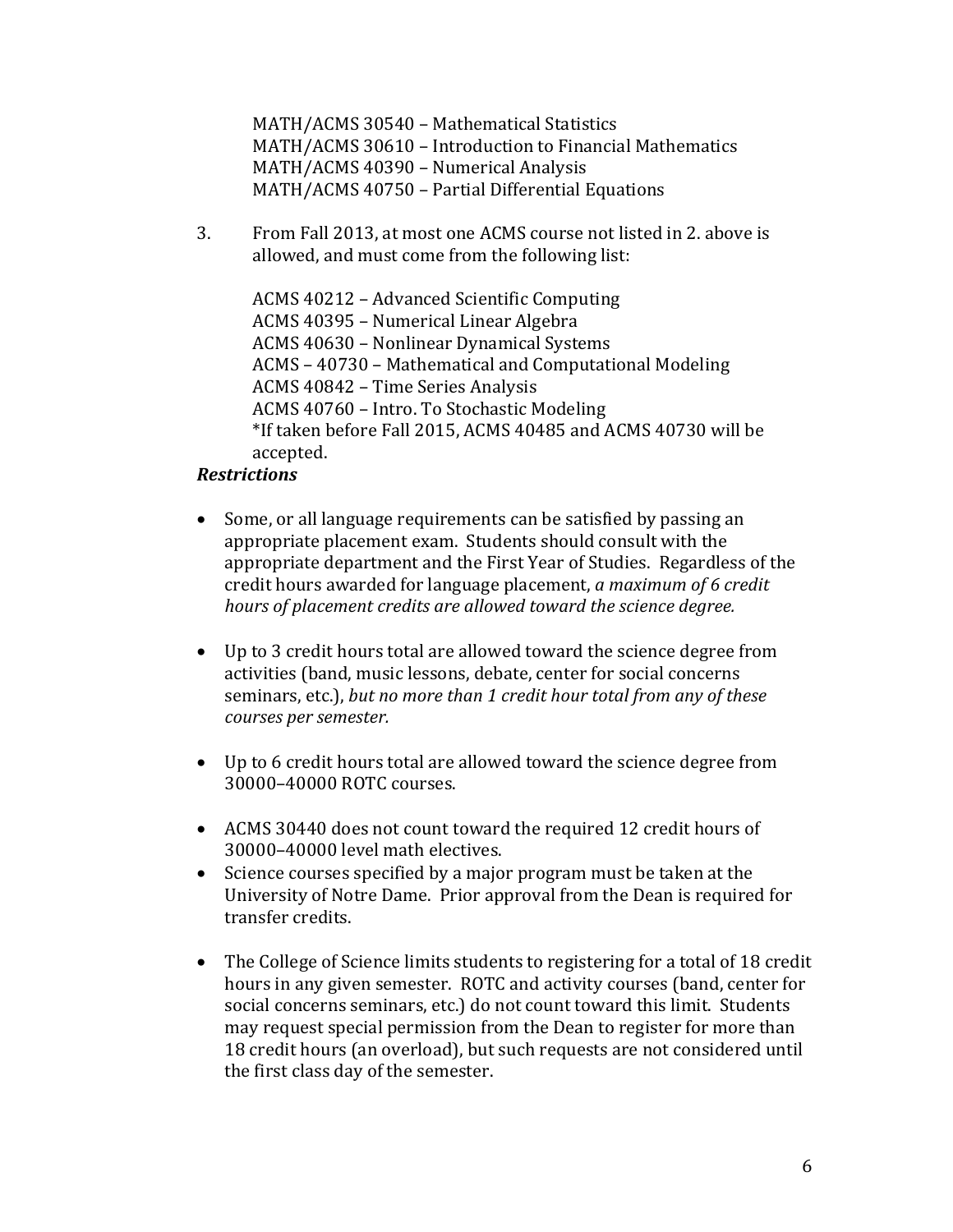- It is possible that not all advanced placement credits showing on the transcript can be counted towards a particular degree.
- Any Mathematics major can choose to write a senior thesis. This demanding, but rewarding project generally takes 3 semesters to complete. The thesis must be approved by the Undergraduate Studies Committee of the Department of Mathematics. The student will then receive the citation, "*Graduation with Senior Thesis*" on the transcript. See the Director of Undergraduate Studies for details.
- Up to 3 credits of the 15-credit elective requirement can come from MATH 46800 - Directed Readings. A student may propose to take MATH 46800 more than once. After consultation with the instructor, the Director of Undergraduate Studies will decide if the proposed course will count for 1 or 2 credits, and if it will count toward the 15 credit elective requirement. A student may not count MATH 46800 or MATH 48900 toward the 15 credit elective requirement if the work done is toward the writing of a thesis. In this case, only a general elective credit(s) will be given.

## *Changing Majors to Mathematics*

For students changing majors to mathematics from another department, the following guidelines apply:

- Students who have taken MATH  $10250-10260$  must take MATH  $10550-$ 10560. Credit hours for MATH 10250-10260 will remain on the transcript but will not be counted towards the credit hours needed for graduation.
- Students who have taken MATH 10350 or MATH 10450 (or MATH  $10350-10360$ , MATH  $10450-10460$ , respectively) should continue with MATH 10560. Permission from the Director of Undergraduate Studies is required. This transition only applies to students changing their major to mathematics. MATH 10350 or MATH 10450 may not normally be substituted for MATH 10550. Credit hours for MATH 10360 or MATH 10460, if applicable, will remain on the transcript but will not be counted towards the credit hours needed for graduation.
- For students changing from engineering who have taken CHEM 10115 and EG 10111-10112, the chemistry lab required of science students in CHEM 10171 is waived. The sequence MATH 20580 - 30650 may be substituted for MATH  $20610 - 20750$ , required of mathematics majors.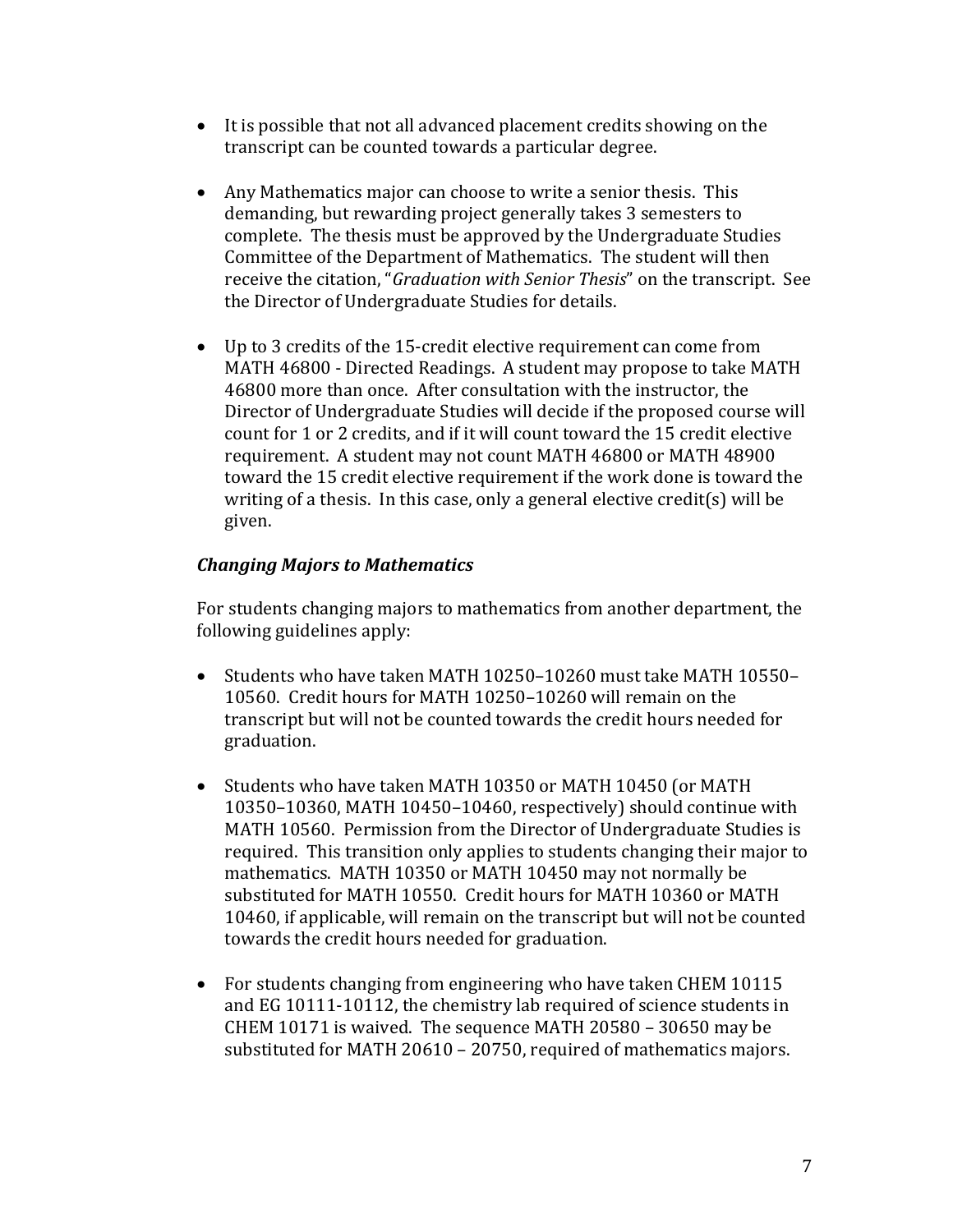- Students changing from engineering who have taken CSE 20232  $C/C++$ Programming may not take MATH 20210 - Scientific Computing as a mathematics elective.
- When a change of majors involves a change in college, the Dean of the new college may adjust how credit hours are applied toward the new degree. For example, mathematics courses taken off-campus may be counted toward a degree in the College of Engineering, but not in the College of Science.

#### *Senior Thesis*

All mathematics majors have the option of completing a senior thesis. For details, see http://math.nd.edu/undergraduate-program/senior-thesis/.

# **3. CHOOSING A PROGRAM**

The Mathematics Career Program leads to a degree in the College of Science. This program is designed for students who want to use mathematics as a tool in science or industry and emphasizes problem solving while still providing a grounding in theory. The Mathematics Career Program is one of several programs that may be selected by students majoring in mathematics. Most of the other programs have the same basic mathematics requirements as the Mathematics Career Program but add required courses from a particular area (or group of related areas) as free electives and may also make certain requirements among the mathematics electives.

The Mathematics Honors Program may be completed either in the College of Science or in the College of Arts and Letters. This is a rigorous program aimed at students who thrive on challenge and enjoy mathematics for its own sake. Students interested in the Mathematics Honors Program should consult with the Director of Undergraduate Studies in Mathematics.

Selection of the mathematics major is normally made in the spring semester of the first year. A student may declare a program any time thereafter by filling out the appropriate forms with the Director of Undergraduate Studies. The default program is the Mathematics Career Program. Programs may be changed at any time. It is also possible to pursue more than one program, re., to major in mathematics in the Mathematics Honors Program and also complete the Computing Program.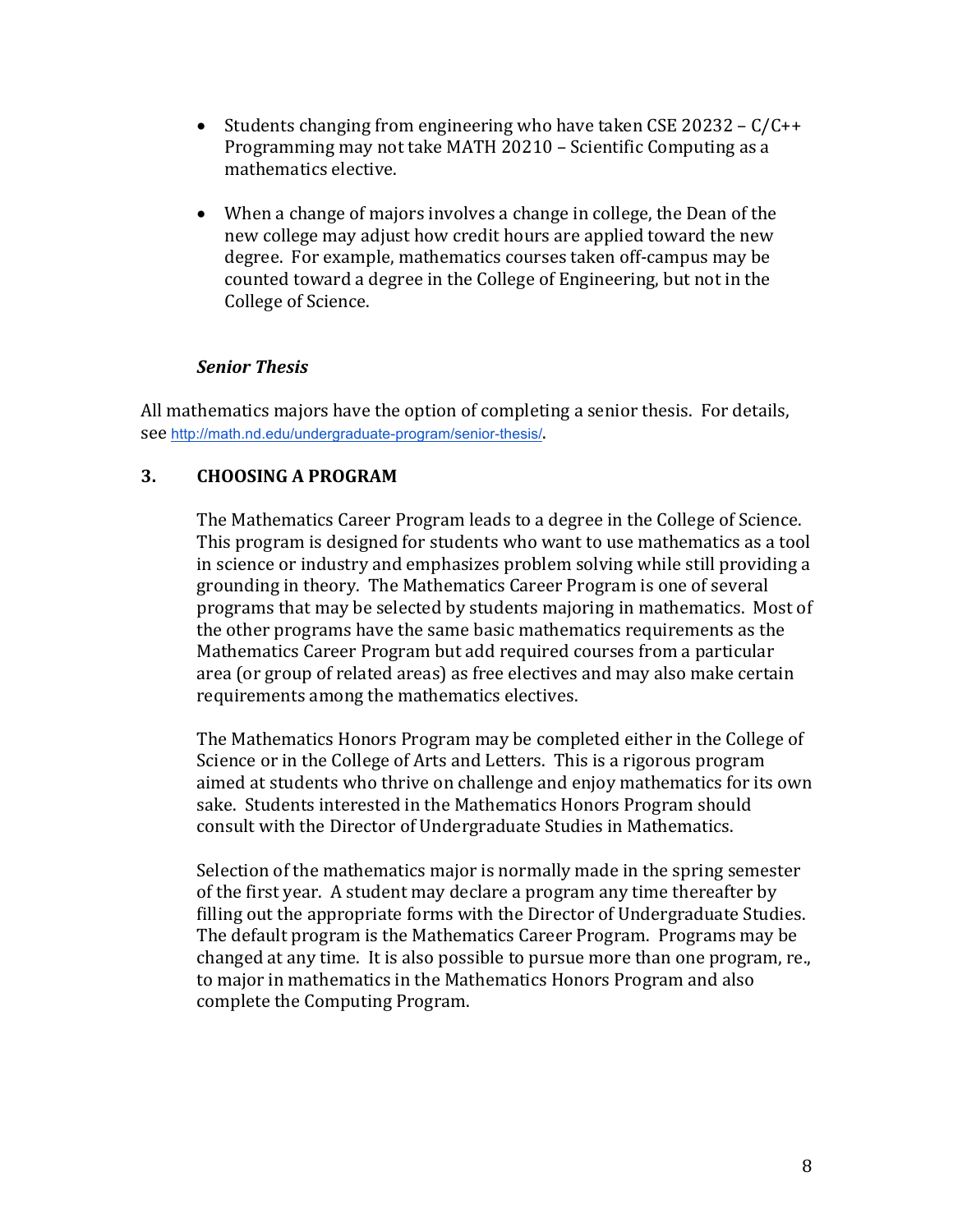| <b>Designation</b> | Program                                         |
|--------------------|-------------------------------------------------|
| <b>BUSA</b>        | Mathematics and Business Administration Program |
| <b>CMPT</b>        | <b>Mathematics and Computing Program</b>        |
| <b>EDUC</b>        | <b>Mathematics Education Program</b>            |
| EGSC               | Mathematics and Engineering Science Program     |
| <b>HONS</b>        | <b>Mathematics Honors Program</b>               |
| <b>LFSC</b>        | Mathematics and Life Sciences Program           |
| <b>MACT</b>        | Mathematics Actuarial Science Minor             |
| <b>MTTH</b>        | <b>Graduation with Senior Thesis</b>            |
| <b>NONE</b>        | <b>Mathematics Career Program</b>               |

The programs in mathematics have the following official designations:

#### *Second Majors and Minors*

Students pursuing mathematics as a first major may add a second major in the College of Arts and Letters or in the College of Science. Requirements for Arts and Letters second majors vary. For example, a second major in philosophy requires 6 courses beyond the 2-course university requirement  $(18 \text{ credit hours})$  and a second major in psychology requires a minimum of 30 credit hours. A second major in science is extremely challenging and requires that the student meet *all* requirements of the mathematics program and the chosen science program. Only students of superior scholastic ability should consider this as an option, since such a double major program can entail taking 4 or 5 mathematics and science courses at a time, and total credit hours well over the college minimum of 124. For all such double major programs, the student receives 1 degree, the Bachelor of Science, with 2 majors. This is distinct from programs leading to dual degrees. For example, a Bachelor of Science and a Bachelor of Arts, which require 30 or more extra credit hours and commonly take more than 4 years to complete.

Students who have the interest in a second major but do not have the time to devote to a particular program may wish to consider a concentration or minor program in the College of Arts and Letters. Students with majors in other Colleges may consider adding the mathematics second major (MTH2, see below) or the actuarial sciences minor (MACT). See the *Bulletin of Information* and the DUS, Matthew Dyer, for further information. The number of credit hours required for a concentration is typically 15, and for a minor, typically 12-15.

Students interested in any of the above possibilities should consult both the Bulletin of Information and the offering department for details. The proposed program must be formally accepted by the departments and the Dean of the College of Science.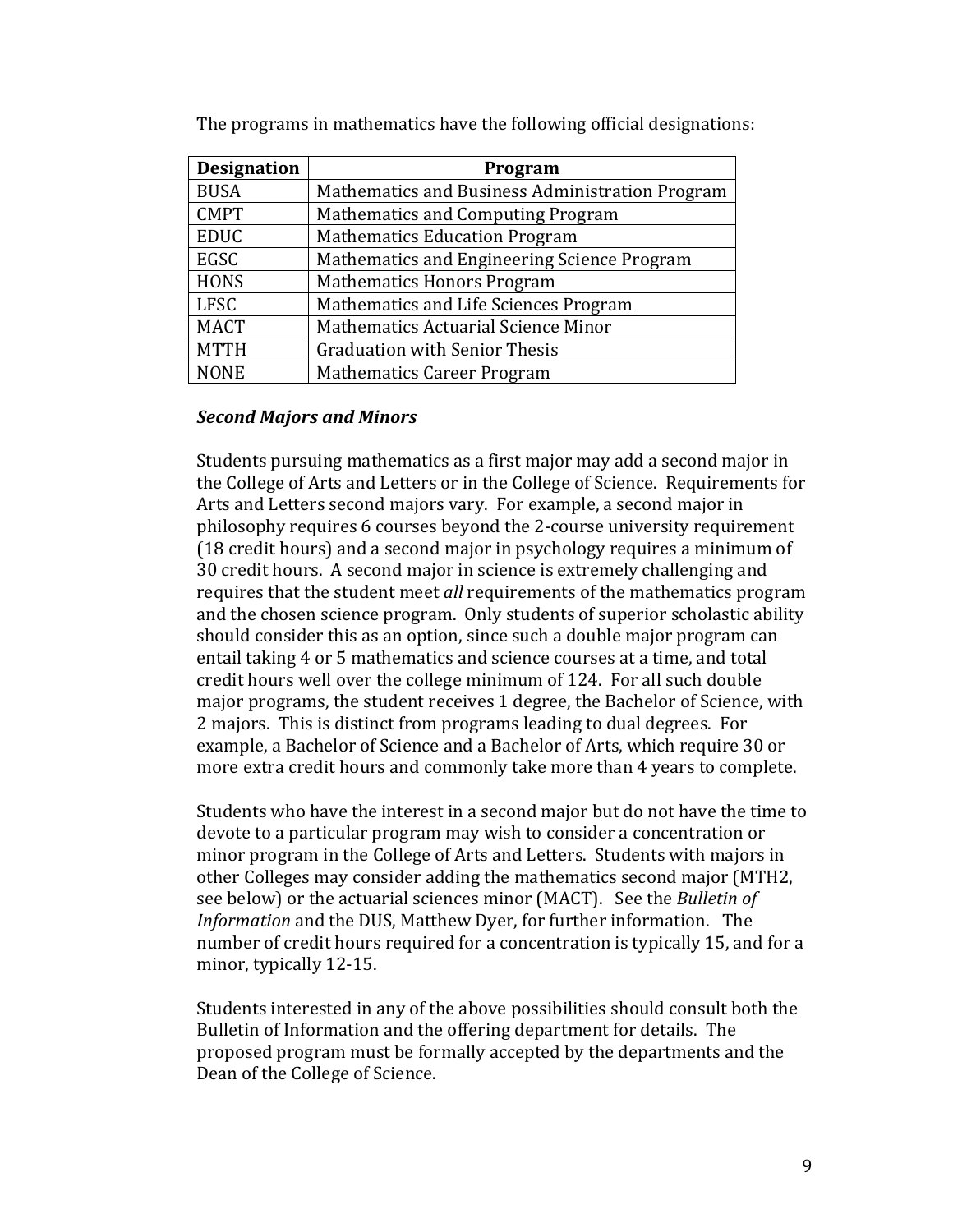## *Restrictions*

College of Science students are not allowed to add as a second major Arts and Letters Prehealth Studies (APH2) or Computer Applications (CAP2). The College of Science does not allow the double counting of second major, minor or concentration requirements toward University requirements. Any double counting rules developed in the College of Arts and Letters for first and second majors do not apply to College of Science students. While most College of Science programs are allowed as a second major with mathematics, there are some combinations that are forbidden, including: PreProfessional Studies (SCPP), any of the collegiate sequences, and parallel programs such as Mathematics and Life Sciences, and Mathematics and Biological Sciences.

## *Mathematics as a Second Major*

Students in the College of Business Administration or the College of Arts and Letters may pursue a second major in mathematics (MTH2) by completing all mathematics courses required for the Mathematics Career Program (13) courses/42 credit hours). (Students majoring in finance and business economics may reduce the number of mathematics course by one, by taking MATH 30530, 30540 and 60850.) For students entering the university in fall 2014 or later, the requirement changes to 11 courses/36 credit hours; MATH 10550, 10560, 20550, 20610, 20750, 20630, 30710, 30750 and 9 credits of approved mathematics electives, with no restriction on the elective level. In order to list mathematics as a second major on the transcript, the student must also satisfy all of the requirements for a major in some department of the Colleges of Business Administration or Arts and Letters.

## **4. GETTING ADVICE**

Every mathematics major is assigned to a member of the mathematics faculty who will be the student's academic advisor until graduation. Students may also meet with the Director of Undergraduate Studies for academic advice. The purpose of an academic advisor is:

- To advise students in choosing an academic program and to assist them in selecting appropriate courses
- To help students find information about career opportunities
- To help students find information regarding academic scholarships, undergraduate research or other special opportunities
- To advise students about graduate school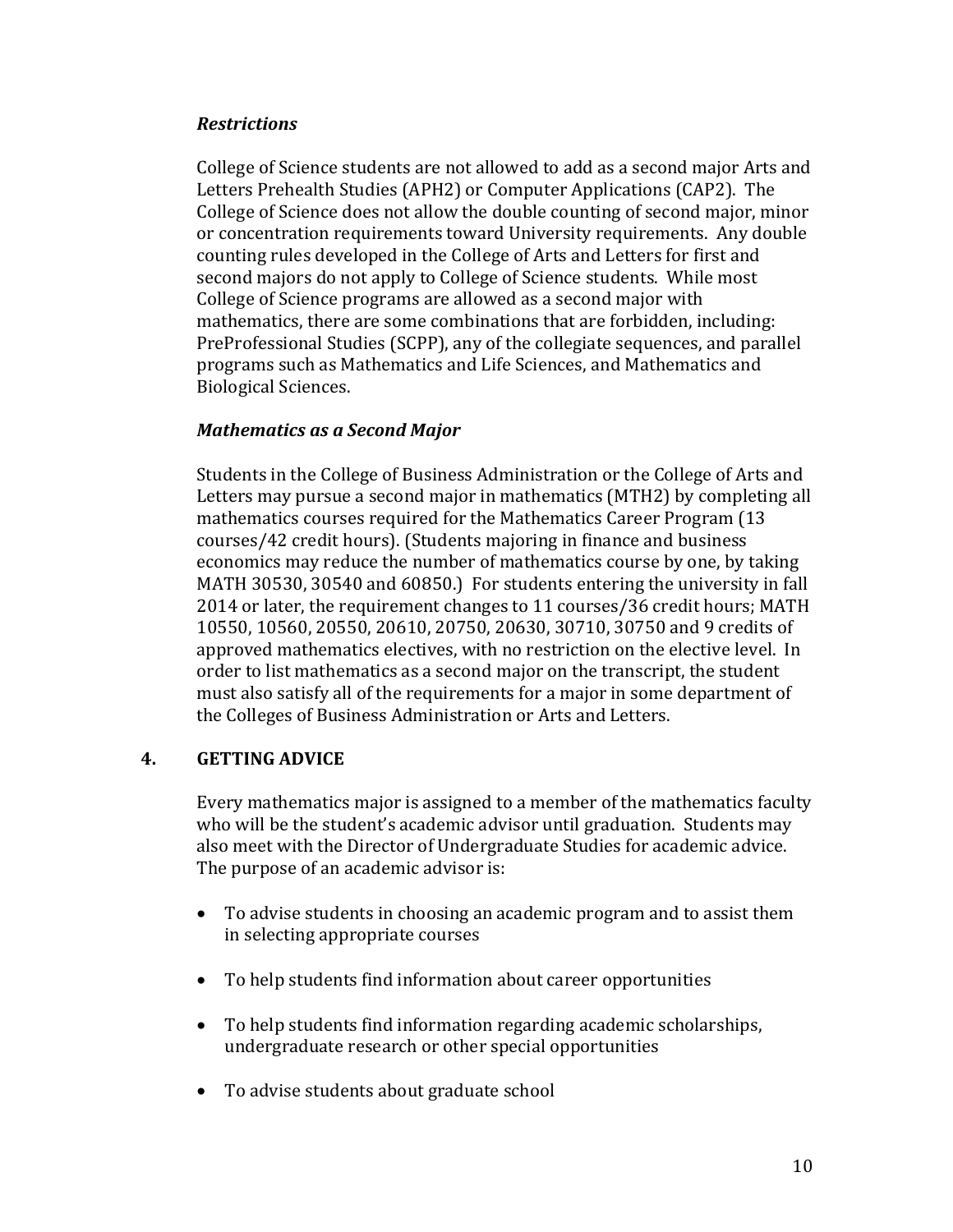• To give general advice to students about their academic life at Notre Dame

The advisor will meet with each of his students at least once per semester to monitor the student's academic progress in his or her chosen program. The advisor will also provide the student's PIN number for the next web registration period. In fact, this is the only way a student can obtain his or her PIN number. Appointments are usually arranged a week before registration begins with sign-up sheets posted on the advisor's door, but other arrangements are possible, for example, through e-mail.

Although academic advisors can give advice on a wide range of topics, students should be aware of the many other sources of information and counseling available on campus, such as Career and Placement Services, Campus Ministry, the University Counseling Center, the Office of Student Financial Services, and the University Health Center. See the Notre Dame web pages (www.nd.edu) under Current Students/Student Affairs for more information.

Some good off-campus sources of information for mathematics majors include:

- American Mathematical Society (www.ams.org)
- Mathematical Association of America (www.maa.org)
- Society of Industrial and Applied Mathematics (www.siam.org)
- Society of Actuaries (www.soa.org)

These organizations all maintain excellent web sites with special sections for students and career opportunities in the mathematical sciences.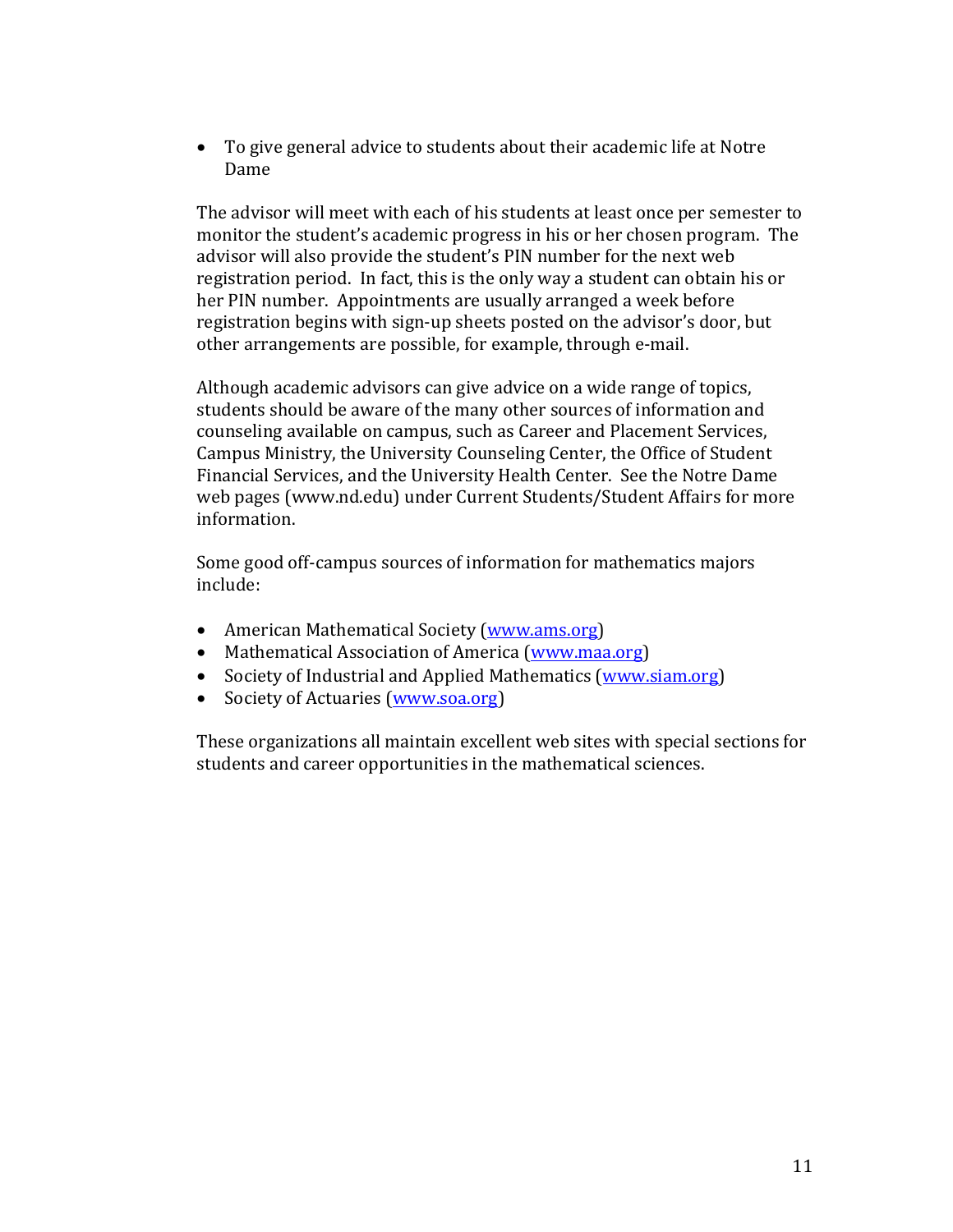## *Mathematics Advisors*

Mathematics majors in the College of Science are assigned to advisors alphabetically by class year, except students in the Mathematics Honors *Program.* See the Director of Undergraduate Studies if you are interested in this program. Also, students pursuing a *second major* in *mathematics* (MTH2) should see the Director of Undergraduate Studies for advice. All room numbers given below are in the Hayes-Healy/Hurley complex.

| <b>Name</b>        | <b>Advisor</b>          | <b>Office</b>   | <b>Phone</b>  |
|--------------------|-------------------------|-----------------|---------------|
|                    |                         | <b>Number</b>   | <b>Number</b> |
| $A-G$              | Christopher Schommer-   | <b>HAYE 202</b> | 631-9591      |
|                    | Pries                   |                 |               |
| $H-N$              | Pavel Mnev              | <b>HAYE 124</b> | 631-6288      |
| $O-Z$              | Marco Radeschi          | <b>HAYE 120</b> | 631-9013      |
| HONS (SC)          | Liviu Nicolaescu        | <b>HAYE 224</b> | 631-3370      |
| HONS (AL)          | <b>Eric Riedl</b>       | <b>HAYE 208</b> | 631-7165      |
| MTH <sub>2</sub> , | Sonja Mapes Szekelyhidi | <b>HAYE 228</b> | 631-7586      |
| <b>MACT</b>        |                         |                 |               |

#### *Classof2020*

## *Class of 2021*

| <b>Name</b> | <b>Advisor</b>          | <b>Office Number</b> | <b>Phone Number</b> |
|-------------|-------------------------|----------------------|---------------------|
| $A-G$       | David Galvin            | <b>HAYE 132</b>      | 631-4181            |
| $H-N$       | Katrina Barron          | <b>HURL 276C</b>     | 631-3981            |
| $O-Z$       | Matthew Dyer            | <b>HAYE 224</b>      | 631-6082            |
| HONS (SC)   | Liviu Nicolaescu        | <b>HAYE 224</b>      | 631-3370            |
| HONS (AL)   | <b>Eric Riedl</b>       | <b>HAYE 208</b>      | 631-7165            |
| MTH2, MACT  | Sonja Mapes Szekelyhidi | <b>HAYE 228</b>      | 631-7586            |
|             |                         |                      |                     |

#### *Class of 2022*

| <b>Name</b> | <b>Advisor</b>                     | <b>Office Number</b> | <b>Phone Number</b> |
|-------------|------------------------------------|----------------------|---------------------|
| $A-G$       | Matthew Gursky                     | <b>HURL 262</b>      | 631-8848            |
| $H-N$       | <b>Brian Hall</b>                  | <b>HAYE 134</b>      | 631-8698            |
| $0-Z$       | Misha Gekhtman                     | <b>HAYE 128</b>      | 631-7131            |
| HONS (SC)   | Liviu Nicolaescu                   | <b>HAYE 224</b>      | 631-3370            |
| HONS (AL)   | <b>Eric Riedl</b>                  | <b>HAYE 208</b>      | 631-7165            |
| MTH2, MACT  | Sonja Mapes Szekelyhidi   HAYE 228 |                      | 631-7586            |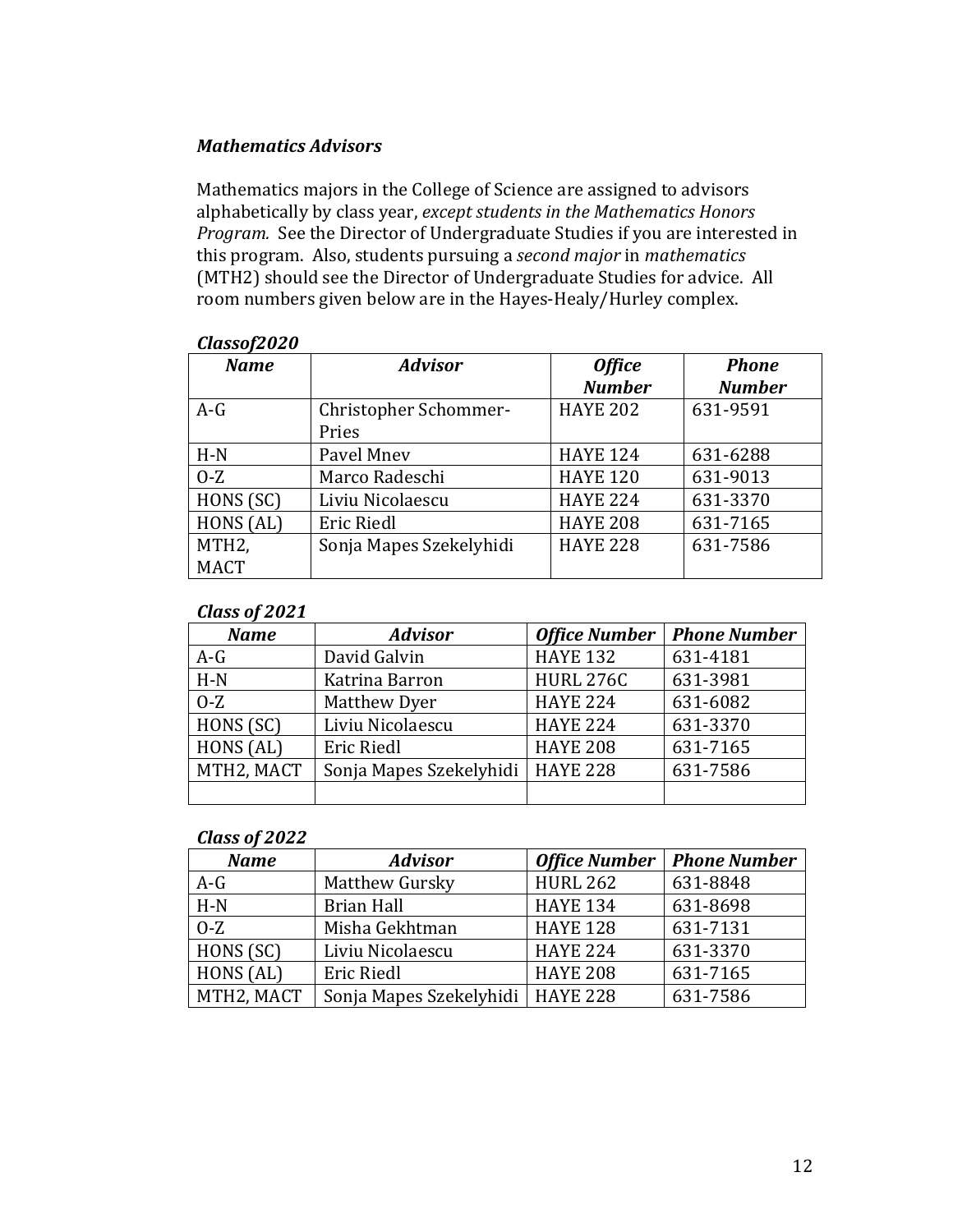# **5. SAMPLE SCHEDULES**

The following pages contain sample schedules detailing the special requirements for each of the programs in mathematics. Since the first year schedules are similar for all programs, they are given first. The four-year schedule for the Mathematics Honors Program in the College of Arts and Letters is given last. It is important to keep in mind that these are example schedules only, and the exact order in which courses are taken in many cases may be altered.

## *First Year*

During the first year of studies, students intending to major in mathematics should have received credit for courses as outlined in one of the following two sequences:

#### *Mathematics Honors Program*

| Fall                                            | <b>Credits</b> | <b>Spring</b>                                         | <b>Credits</b> |
|-------------------------------------------------|----------------|-------------------------------------------------------|----------------|
| MATH 10850 - Honors Calculus I                  |                | 4.0   MATH 10860 - Honors Calculus II                 | 4.0            |
| CHEM 10171 - Intro to Chem. Princ. <sup>1</sup> |                | 4.0   CHEM 10172 – Org. Struct. & React. <sup>1</sup> | 4.0            |
| PHYS 10310 - General Physics l <sup>1</sup>     |                | 4.0   PHYS 10320 – General Physics $II^1$             | 4.0            |
| WR 13100 - Writing and Rhetoric                 |                | 3.0   Philosophy or Theology <sup>2</sup>             | 3.0            |
| History or Social Science <sup>2</sup>          |                | 3.0   History or Social Science <sup>2</sup>          | 3.0            |
| Physical Education or ROTC                      |                | 0.0   Physical Education or ROTC                      | 0.0            |
| <b>TOTAL</b>                                    | 18.00          | <b>TOTAL</b>                                          | 18.00          |

#### *Other Mathematics Programs*

| <b>Fall</b>                                     | <b>Credits</b> | <b>Spring</b>                                         | <b>Credits</b> |
|-------------------------------------------------|----------------|-------------------------------------------------------|----------------|
| MATH 10550 - Calculus I                         |                | 4.0   MATH 10560 - Calculus II                        | 4.0            |
| CHEM 10171 - Intro to Chem. Princ. <sup>1</sup> |                | 4.0   CHEM 10172 - Org. Struct. & React. <sup>1</sup> | 4.0            |
| PHYS 10310 - General Physics l <sup>1</sup>     |                | 4.0   PHYS 10320 - General Physics $II^1$             | 4.0            |
| WR 13100: Writing and Rhetoric                  |                | 3.0   Philosophy or Theology <sup>2</sup>             | 3.0            |
| History or Social Science <sup>2</sup>          |                | 3.0   History or Social Science <sup>2</sup>          | 3.0            |
| <b>Physical Education or ROTC</b>               |                | 0.0   Physical Education or ROTC                      | 0.0            |
| TOTAL                                           |                | 18.0   TOTAL                                          | 18.0           |

<sup>&</sup>lt;sup>1</sup> See Page 4, Science Requirements.

 $2$  Students should take 3 general requirement courses during the first year,

including 1 course that is designated a University Seminar. It is recommended that

<sup>1</sup> course in history or social science be taken in the first year, and 1 philosophy and

<sup>1</sup> theology course be taken by the end of the sophomore year.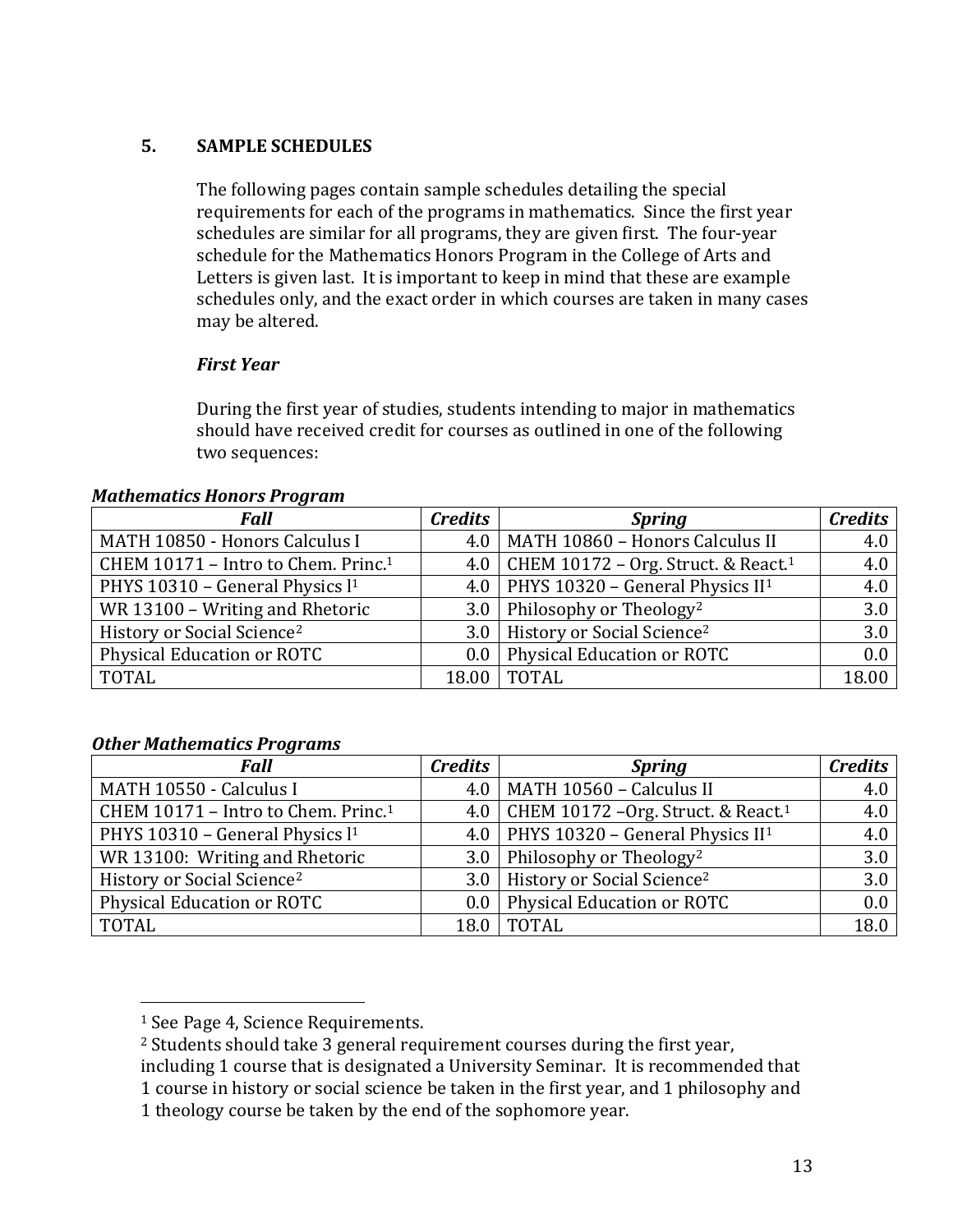# *Mathematics Honors Program (HONS)*

The Honors Mathematics sequence is designed for students anticipating graduate work in one of the mathematical sciences. Including the 36 semester hour credits from the first year (see page 10), the example schedule below consists of a total of 124-semester hour credits.

#### *Sophomore Year*

| <b>Fall</b>                      | <b>Credits</b>   | <b>Spring</b>                         | <b>Credits</b> |
|----------------------------------|------------------|---------------------------------------|----------------|
| MATH 20810 - Honors Algebra I    | 3.0 <sub>1</sub> | MATH 20820 - Honors Algebra II        | 3.0            |
| MATH 20850 - Honors Calculus III |                  | 4.0   MATH 20860 - Honors Calculus IV | 4.0            |
| Language <sup>1</sup>            | 3.0              | Language <sup>1</sup>                 | 3.0            |
| Science Elective <sup>2</sup>    | 3.0 <sub>1</sub> | Philosophy or Theology                | 3.0            |
|                                  |                  | Elective                              | 3.0            |
| TOTAL                            | 13.0             | <b>TOTAL</b>                          | 16.0           |

#### *Junior Year*

| <b>Fall</b>                     | <b>Credits</b>   | <b>Spring</b>                         | <b>Credits</b> |
|---------------------------------|------------------|---------------------------------------|----------------|
| MATH 30810 - Honors Algebra III |                  | 3.0   MATH 30820 - Honors Algebra IV  | 3.0            |
| MATH 30850 - Honors Analysis I  |                  | 3.0   MATH 30860 - Honors Analysis II | 3.0            |
| Language <sup>1</sup>           |                  | 3.0 Philosophy or Theology            | 3.0            |
| Philosophy or Theology          |                  | 3.0   Literature or Fine Arts         | 3.0            |
| Elective                        | 3.0 <sub>1</sub> | Elective                              | 3.0            |
| <b>TOTAL</b>                    | 15.0             | <b>TOTAL</b>                          | 15.0           |

#### *Senior Year*

| <b>Fall</b>                        | <b>Credits</b> | <b>Spring</b>                      | <b>Credits</b> |
|------------------------------------|----------------|------------------------------------|----------------|
| Mathematics Elective <sup>34</sup> | 3.0            | Mathematics Elective <sup>34</sup> | 3.0            |
| Mathematics Elective <sup>3</sup>  | 3.0            | Mathematics Elective <sup>3</sup>  | 3.0            |
| Elective                           | 3.0            | Elective                           | 3.0            |
| Elective                           | 3.0            | Elective                           | 3.0            |
| Elective                           | 3.0            | Elective                           | 2.0            |
| <b>TOTAL</b>                       | 15.0           | <b>TOTAL</b>                       | 14.0           |

<sup>&</sup>lt;sup>1</sup> The recommended languages for the honors concentration are French, German or Russian. Credit for an intermediate level language course is required. See the section on University and College Requirements in the College of Science section of the Bulletin for a detailed discussion.

 $2$  See page  $4$  – Science Requirements. PHYS 20330 is a recommended elective.

 $3$  In the honors concentration, at least 6 credits of the mathematics electives must be at the 40000 level.

<sup>&</sup>lt;sup>4</sup> Students in the Honors concentration have the option of writing a senior thesis, based on 3 semesters of Directed Readings.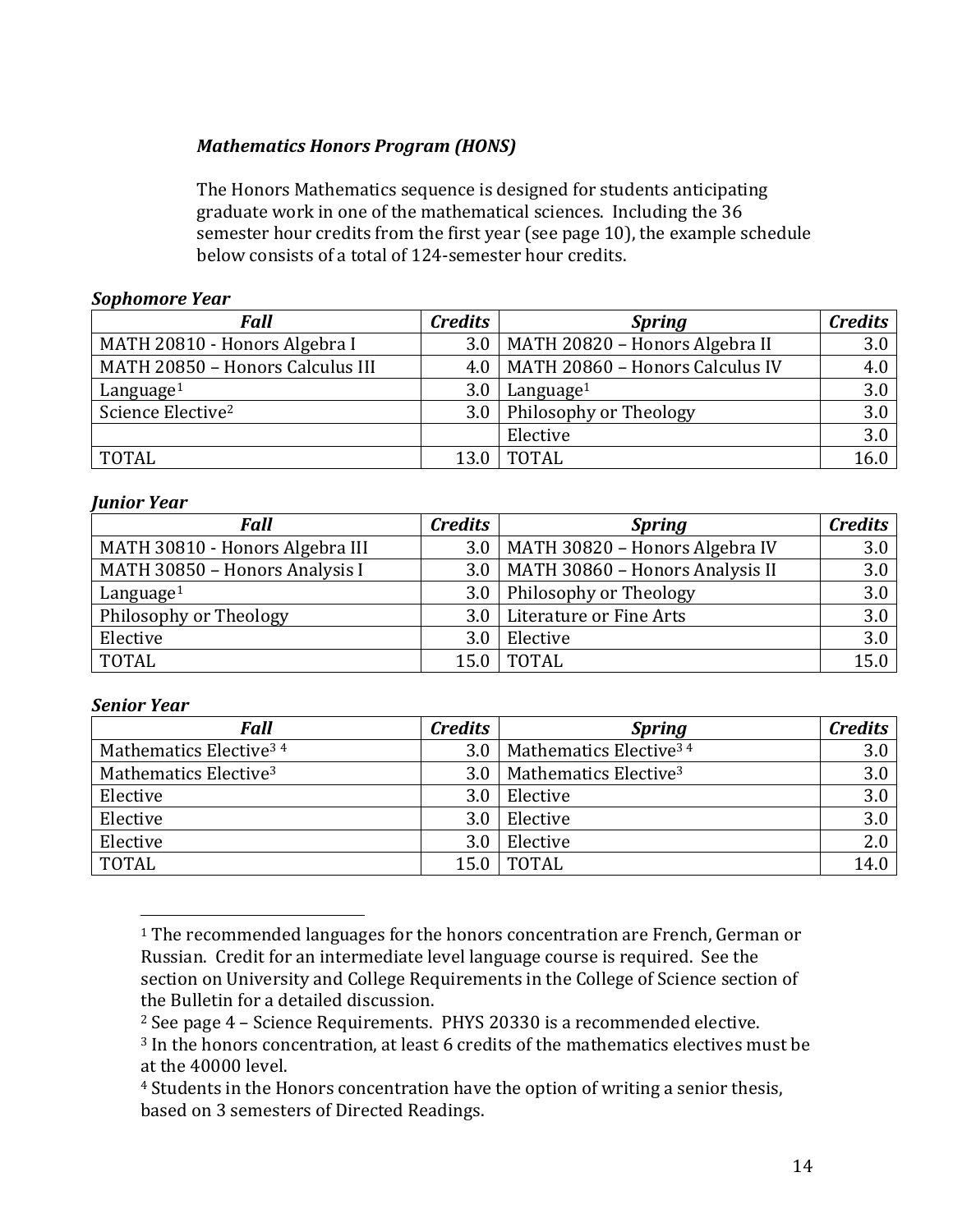# *Mathematics Career Program*

This program is designed to give students a general background in mathematics. Including the 36-semester hour credits from the first year (see page 10), the example schedule below consists of a total of 124-semester hour credits.

## *Sophomore Year*

| <b>Fall</b>                   | <b>Credits</b> | <b>Spring</b>                               | <b>Credits</b> |
|-------------------------------|----------------|---------------------------------------------|----------------|
| MATH 20610 - Linear Algebra   | 3.0            | Elective                                    | 3.0            |
| MATH 20550 - Calculus III     |                | $3.5$   MATH 20630 - Intro. to Math Reason. | 3.0            |
| Science Elective <sup>1</sup> |                | $3.0$   MATH 20750 - Ordinary Diff. Equa.   | 3.5            |
| Language                      | 3.0            | Language <sup>2</sup>                       | 3.0            |
| Philosophy or Theology        |                | 3.0 Philosophy or Theology                  | 3.0            |
| <b>TOTAL</b>                  | 15.5           | TOTAL                                       | 15.5           |

#### *Junior Year*

| Fall                              | <b>Credits</b> | <b>Spring</b>                      | <b>Credits</b> |
|-----------------------------------|----------------|------------------------------------|----------------|
| MATH 30710 - Algebra              |                | $3.0$   MATH 30750 - Real Analysis | 3.0            |
| Mathematics Elective <sup>3</sup> |                | 3.0 Philosophy or Theology         | 3.0            |
| Language <sup>2</sup>             |                | 3.0   Literature or Fine Arts      | 3.0            |
| Elective                          |                | 3.0   Mathematics Elective         | 3.0            |
| Elective                          | 3.0            | Elective                           | 3.0            |
| <b>TOTAL</b>                      |                | 15.0   TOTAL                       | 15.0           |

#### *Senior Year*

| <b>Fall</b>                       | <b>Credits</b> | <b>Spring</b>                     | <b>Credits</b> |
|-----------------------------------|----------------|-----------------------------------|----------------|
| Mathematics Elective <sup>3</sup> | 3.0            | Mathematics Elective <sup>3</sup> | 3.0            |
| Mathematics Elective <sup>3</sup> | 3.0            | Elective                          | 3.0            |
| Elective                          | 3.0            | Elective                          | 3.0            |
| Elective                          | 3.0            | Elective                          | 3.0            |
| Elective                          | 3.0            |                                   |                |
| <b>TOTAL</b>                      | 15.0           | <b>TOTAL</b>                      |                |

<sup>&</sup>lt;sup>1</sup> See page 4, Science Requirements. PHYS 20330 is a recommended elective.

 $2$  Credit for an intermediate level language course is required. See the section on University and College Requirements in the College of Science section of the Bulletin for a detailed discussion.

 $3$  At least 3 credits of the mathematics electives must be at the 40000 level.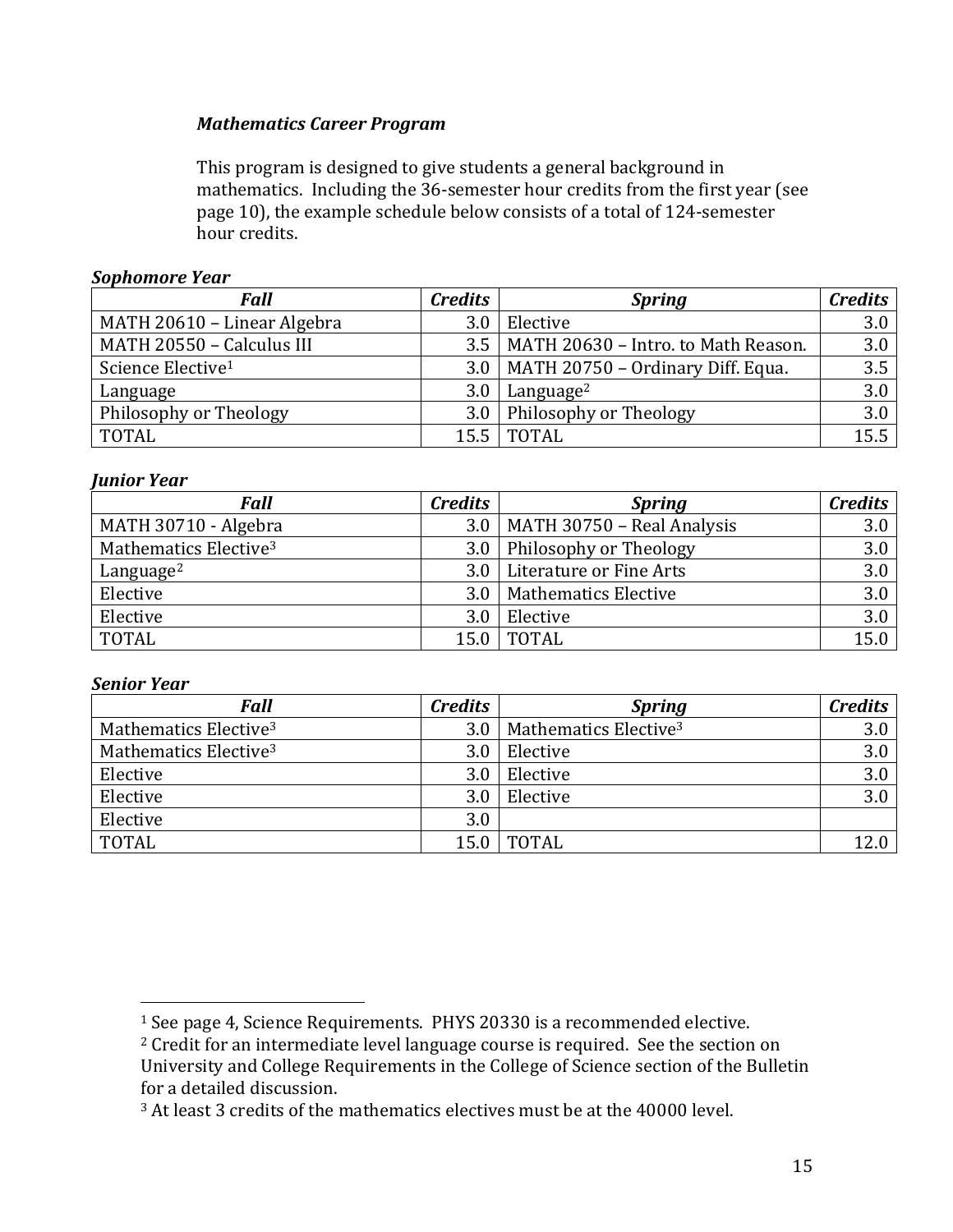## *Actuarial Science Minor (MACT)*

This program is designed to prepare students for a career in the actuarial profession. Including the 36-semester hour credits from the first year (see page 12), the example schedule below consists of a total of 124-semester hour credits. Note: ECON 10010 - Principles of Microeconomics is a required course, usually taken in the first year.

## Actuary Minor (MACT) and Mathematics Business Concentration *(MATH/BUS) Waiting List*

There is a heavy demand for Business courses and a quota system has been implemented for the College of Science Actuary Minor and Mathematics Business Concentration.

- Any student requesting the MACT or MATH/BUS will be put on the waiting list once the quota is reached.
- If you would like more information about the program or intend to add the minor, please make an appointment to see the advisor and Director of Undergrads, Sonja Mapes Szekelyhidi - HAYE 228 - smapes1@nd.edu - 1-7586.
- It is essential that you talk to Sonja Mapes to plan your courses of study. Since there is a heavy demand on the business courses, there is no guarantee that they will be available and there is no guarantee that you can finish all the requirements in time for graduation. Careful planning is absolutely essential. You should begin your planning while on the waiting list by talking to him.
- Sophomore, Junior and Senior Transfer students are not eligible for transfer into this minor/concentration.
- To put yourself on the waiting list, see https://www3.nd.edu/~ugcos/science\_business/index.htm.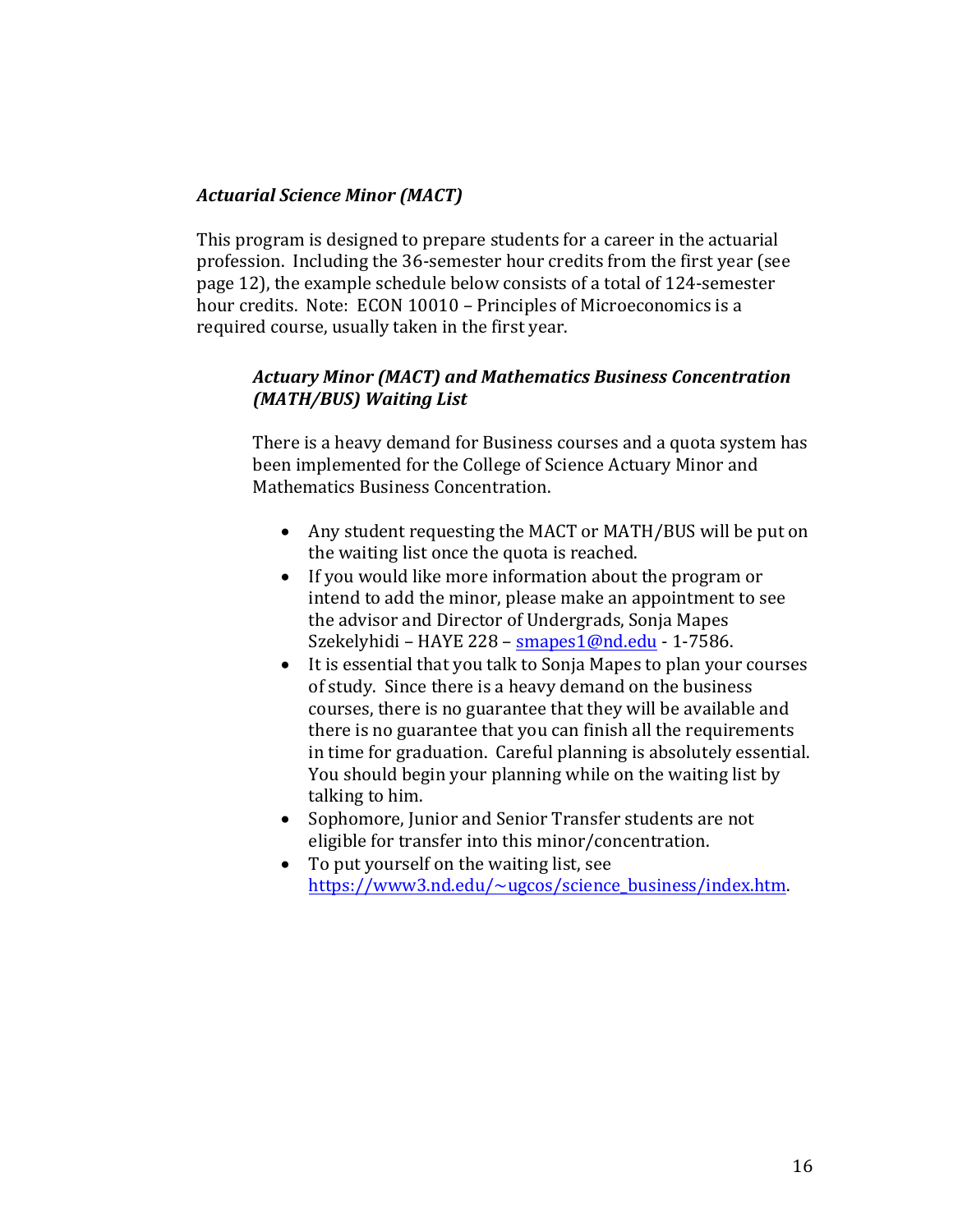#### *Sophomore Year*

| Fall                                    | <b>Credits</b>   | <b>Spring</b>                            | <b>Credits</b> |
|-----------------------------------------|------------------|------------------------------------------|----------------|
| MATH 30530 - Intro. To Probability      | 3.0              | MATH 20630 - Intro. to Math Reason.      | 3.0            |
| MATH 20550 - Calculus III               |                  | $3.5$   MATH 20610 - Linear Algebra      | 3.0            |
| BASC 20100 - Accountancy I <sup>1</sup> |                  | 3.0   BASC 20150 – Corp. Financial Mgmt. | 3.0            |
| Philosophy or Theology                  |                  | 3.0   Science Elective                   | 3.0            |
| Language <sup>2</sup>                   | 3.0 <sub>1</sub> | Language <sup>2</sup>                    | 3.0            |
| <b>TOTAL</b>                            |                  | 15.5   TOTAL                             | 15.0           |

#### *Junior Year*

| <b>Fall</b>                       | <b>Credits</b> | <b>Spring</b>                           | <b>Credits</b> |
|-----------------------------------|----------------|-----------------------------------------|----------------|
| MATH 20750 - Ord. Diff. Equations |                | $3.0$   MATH 30750 - Real Analysis      | 3.0            |
| MATH 30710 - Algebra              |                | 3.0   ACMS 30540 - Mathematical Stats.  | 3.0            |
| FIN 30600 - Investment Theory     |                | 3.0   Philosophy or Theology            | 3.0            |
| Literature or Fine Arts           |                | 3.0   MATH 30610 - Intro. To Fin. Math. | 3.0            |
| <b>TOTAL</b>                      | 12.0           | <b>TOTAL</b>                            | 12.0           |

#### *Senior Year*

 

| Fall                                            | <b>Credits</b> | <b>Spring</b>                      | <b>Credits</b> |
|-------------------------------------------------|----------------|------------------------------------|----------------|
| FIN 30220 - Macroeconomic Analysis <sup>3</sup> | 3.0            | MATH 40570 - Math Meth In Fin Econ | 3.0            |
| Elective                                        |                | 3.0   ECON 30331 - Econometrics    | 3.0            |
| Philosophy or Theology                          | 3.0            | Elective                           | 3.0            |
|                                                 |                | Elective                           | 3.0            |
| <b>TOTAL</b>                                    |                | <b>TOTAL</b>                       | 12.0           |

<sup>1</sup> You may register for BASC 20100 or BASC 20150 without approval from Mendoza. Registration for other business courses will require approval by Mendoza.  $2$  Credit for an intermediate level language course is required. See the section on University and College Requirements in the College of Science section of the Bulletin. The following math electives are required: MATH 30530, ACMS 30540, and MATH 30610. As with the Career Program, one more elective at the 30000 or 40000 level (MATH 40570 - Mathematical Methods in Financial Economics is recommended, but not required). In addition, 4 courses from Business (BASC 20100, BASC 20150 or FIN 20150, FIN 30220, FIN 30600), and 2 courses from Arts & Letters (ECON 10010 and ECON 30331) are required. <sup>3</sup> ECON 30020 is an acceptable alternative.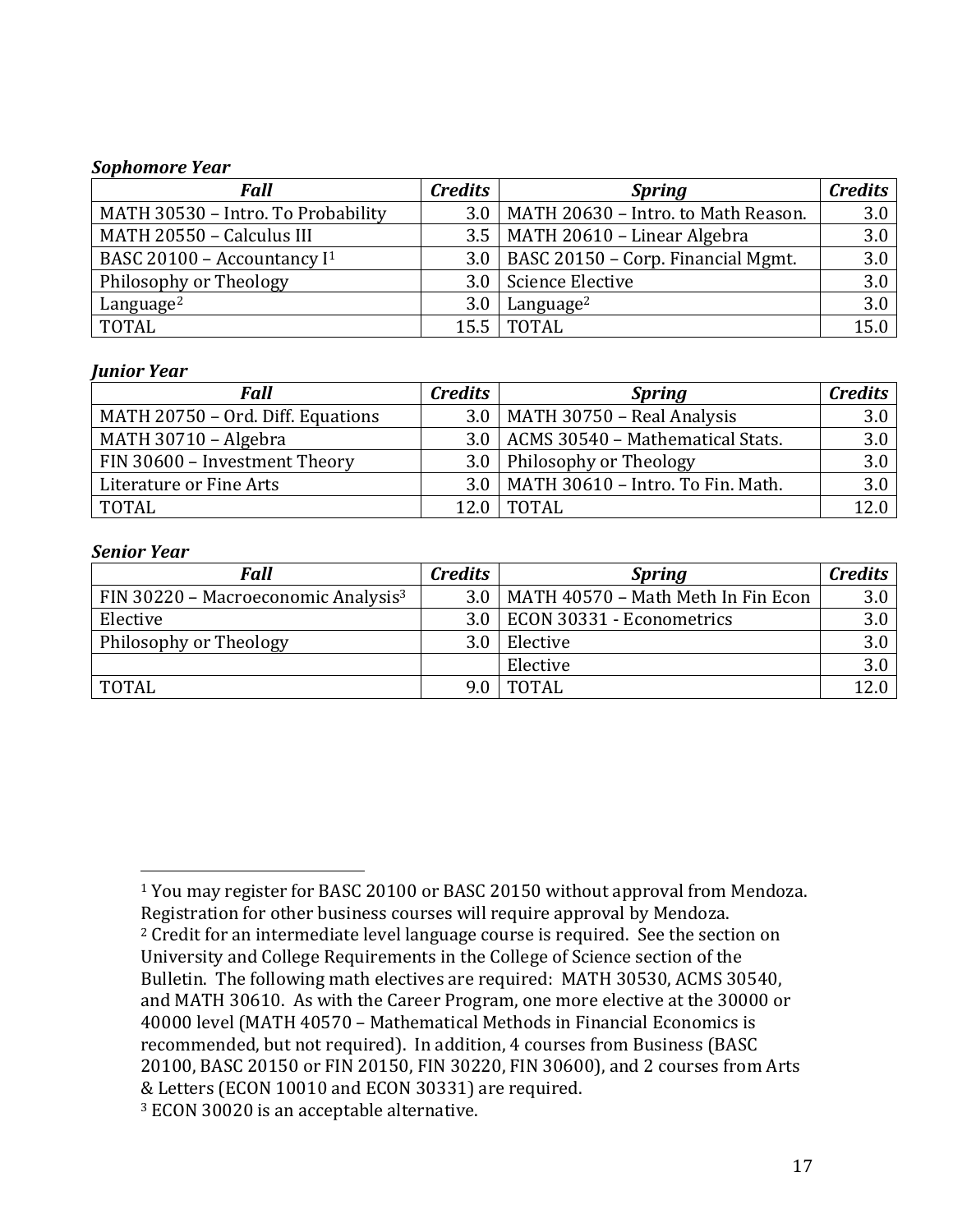# *Business Administration Program (BUSA)*

This program is designed to prepare students for a career in business or in the actuarial profession. Including the 36-semester hour credits from the first year (see page  $10$ ), the example schedule below consists of a total of 124-semester hour credits.

#### *Sophomore Year*

| Fall                                             | <b>Credits</b>   | <b>Spring</b>                               | <b>Credits</b> |
|--------------------------------------------------|------------------|---------------------------------------------|----------------|
| MATH 20610 - Linear Algebra                      | 3.0 <sub>1</sub> | Elective                                    | 3.0            |
| MATH 20550 - Calculus III                        |                  | $3.5$   MATH 20630 - Intro. to Math Reason. | 3.0            |
| Philosophy or Theology                           |                  | $3.0$   MATH 20750 – Ord. Diff. Equations   | 3.0            |
| ECON 10010 <sup>1</sup> - Princ. Of Microeconom. |                  | 3.0 Science Elective <sup>2</sup>           | 3.0            |
| Language $3$                                     | 3.0 <sub>1</sub> | Language <sup>3</sup>                       | 3.0            |
| TOTAL                                            |                  | 15.5   TOTAL                                | 15.0           |

#### *Junior Year*

| Fall                                    | <b>Credits</b> | <b>Spring</b>                                         | <b>Credits</b> |
|-----------------------------------------|----------------|-------------------------------------------------------|----------------|
| BASC 20100 - Accountancy I <sup>5</sup> |                | 3.0   BASC 20150 – Corp. Financial Mgmt. <sup>5</sup> | 3.0            |
| MATH 30530 - Intro. to Probability      |                | $3.0$   MATH 30540 - Math. Statistics                 | 3.0            |
| MATH 30710 - Algebra                    |                | $3.0$   MATH 30750 - Real Analysis                    | 3.0            |
| MATH 30210 - Intro. to Op. Research     |                | 3.0 Philosophy or Theology                            | 3.0            |
| Language $3$                            |                | 3.0   Literature or Fine Arts                         | 3.0            |
| <b>TOTAL</b>                            | 15.0           | I TOTAL                                               | 15.0           |

#### *Senior Year*

| <b>Fall</b>                     | <b>Credits</b> | <b>Spring</b>                                        | <b>Credits</b> |
|---------------------------------|----------------|------------------------------------------------------|----------------|
| Business Elective <sup>45</sup> |                | 3.0   BASC 20250 – Princ. of Marketing <sup>5</sup>  | 3.0            |
| Mathematics 40000 Elective      |                | 3.0   BASC 20200 – Princ. of Management <sup>5</sup> | 3.0            |
| Philosophy or Theology          | 3.0            | <b>Mathematics Elective</b>                          | 3.0            |
| Elective                        | 3.0            | Elective                                             | 3.0            |
| Elective                        | 3.0            |                                                      |                |
| <b>TOTAL</b>                    |                | <b>TOTAL</b>                                         |                |

<sup>1</sup> ECON 10010, 20010, or 20011 are acceptable alternatives.

 

 $2$  See page 4, Science Requirements. PHYS 20330 is a recommended elective.

<sup>3</sup> Credit for an intermediate level language course is required. See the section on University and College Requirements in the College of Science section of the Bulletin.

<sup>4</sup> Students in the Business concentration must take 1 course from the following list: ACCT 20200, FIN 30210, FIN 30220, FIN 30600, or MGT 40750.

 $5$  The following equivalent classes are acceptable: ACCT 20100 = BASC 20100, FIN  $20150 =$  BASC 20150, BASC 20250 = BAUG 20008, BASC 20200 = BAUG 20006, and ACCT 20200 = BAUG 20002. You may register for BASC 20100 or BASC 20150 without approval from Mendoza. Registration for other business courses may require approval by Mendoza.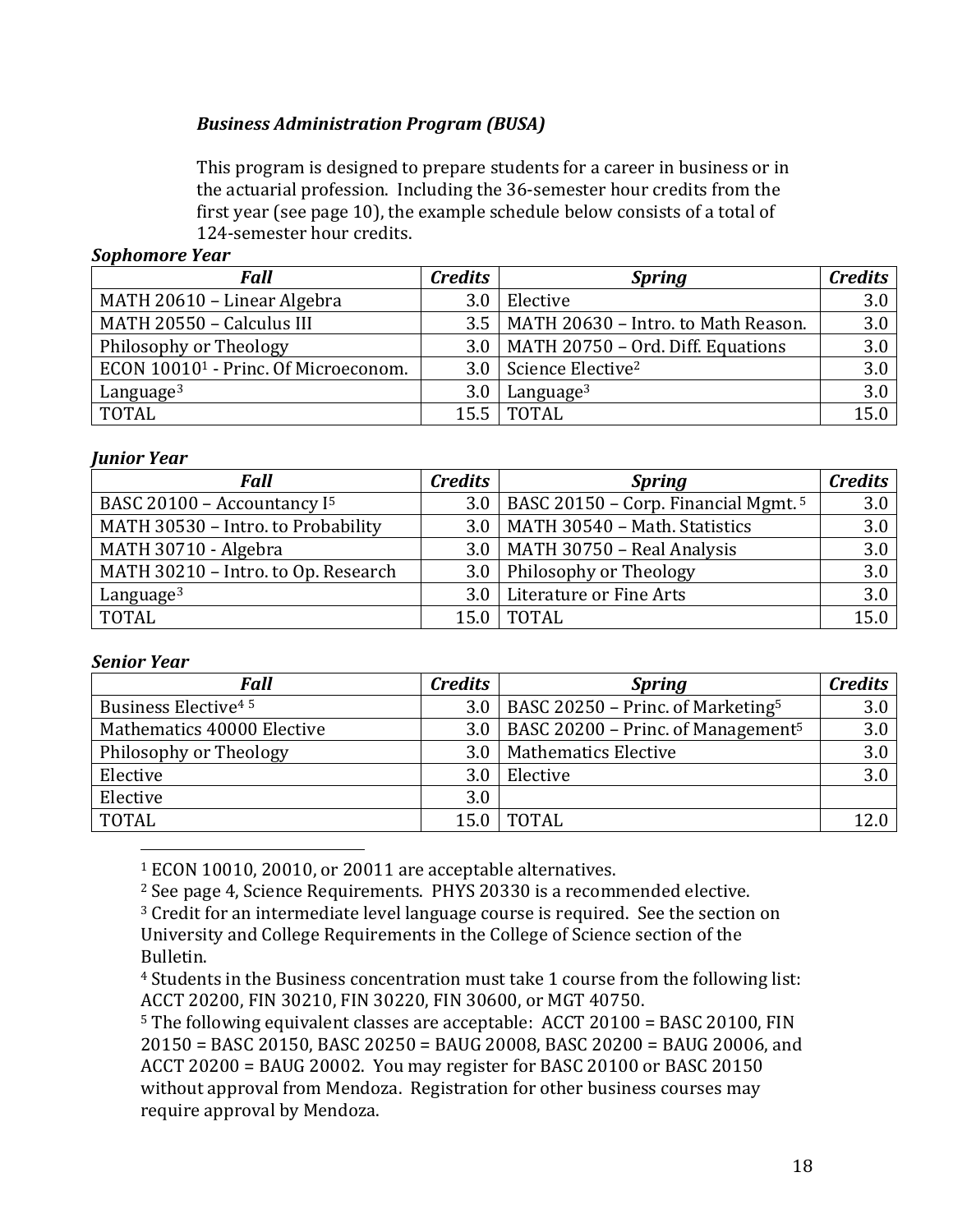# *Computing Program (CMPT)*

This program is designed for students interested in pursuing graduate study or industrial careers in computing science. Including the 36-semester hour credits from the first year (see page  $10$ ), the example schedule below consists of a total of 125-semester hour credits.

#### *Sophomore Year*

| <b>Fall</b>                         | <b>Credits</b>   | <b>Spring</b>                             | <b>Credits</b> |
|-------------------------------------|------------------|-------------------------------------------|----------------|
| MATH 20610 - Linear Algebra         | 3.0 <sub>1</sub> | MATH 20630 - Intro. to Math Reason.       | 3.0            |
| MATH 20550 - Calculus III           |                  | 3.5   MATH 20750 - Ord. Diff. Equations   | 3.5            |
| CSE 20211 - Fund. of Computing $I1$ |                  | 3.0 CSE 20212 – Fund. Of Computing $II^1$ | 3.0            |
| Science Elective <sup>2</sup>       | 3.0 <sub>1</sub> | Philosophy or Theology                    | 3.0            |
| Language $3$                        | 3.0 <sub>1</sub> | Language <sup>3</sup>                     | 3.0            |
| <b>TOTAL</b>                        |                  | 15.5   TOTAL                              | 15.5           |

#### *Junior Year*

| <b>Fall</b>                         | <b>Credits</b> | <b>Spring</b>                            | <b>Credits</b> |
|-------------------------------------|----------------|------------------------------------------|----------------|
| MATH 30710 - Algebra                | 3.0            | MATH 30750 - Real Analysis               | 3.0            |
| CSE Elective <sup>4</sup>           | 3.0            | CSE Elective <sup>46</sup>               | 3.0            |
| Mathematics Elective <sup>56</sup>  |                | 3.0   Mathematics Elective <sup>56</sup> | 3.0            |
| MATH 30210 - Intro. To Op. Research |                | 3.0   Philosophy or Theology             | 3.0            |
| Language $3$                        |                | 3.0   Literature or Fine Arts            | 3.0            |
| <b>TOTAL</b>                        |                | <b>TOTAL</b>                             | 15.0           |

#### *Senior Year*

| <b>Fall</b>                        | <b>Credits</b> | <b>Spring</b>                      | <b>Credits</b> |
|------------------------------------|----------------|------------------------------------|----------------|
| Mathematics Elective <sup>56</sup> | 3.0            | Mathematics Elective <sup>56</sup> | 3.0            |
| Mathematics Elective <sup>56</sup> |                | 3.0 CSE Elective <sup>46</sup>     | 3.0            |
| CSE Elective <sup>46</sup>         | 3.0            | Elective                           | 3.0            |
| Elective                           | 3.0            | Elective                           | 3.0            |
| Elective                           | 3.0            |                                    |                |
| TOTAL                              |                | <b>TOTAL</b>                       |                |

<sup>&</sup>lt;sup>1</sup> MATH 20210 may not be used as an alternative to CSE 20211 or CSE 20212.

 $2$  See page 4, Science Requirements. PHYS 20330 is a recommended elective.

<sup>&</sup>lt;sup>3</sup> Credit for an intermediate level language course is required. See section on University and College Requirements in the College of Science section of the Bulletin for a detailed discussion.

<sup>4</sup> Besides CSE 20211 and CSE 20212, students in the Mathematics and Computing program are required to complete one of the following 4 sequences:

 $($ Software design option) CSE 20110, CSE 30331, CSE 30246, fourth CSE elective;

<sup>(</sup>Theory option)  $CSE$  20110,  $CSE$  30331 or  $CSE$  30151 (but see footnote  $6$  below),  $CSE$  40243;

<sup>• (</sup>Theory and Compilers option) CSE 20110, CSE 30331, CSE 40411 or CSE 30151 (but see footnote 6 below), CSE 40243;

<sup>(</sup>Computer Architecture option) CSE 20221, CSE 30321, CSE 40322, fourth CSE elective.

 $^{\rm 5}$  At least 3 credits of the mathematics electives must be at the 40000 level.

 $6$  MATH 40710 may be substituted for CSE 30151. Note that MATH 40710 cannot count as both a CSE elective and as a MATH elective.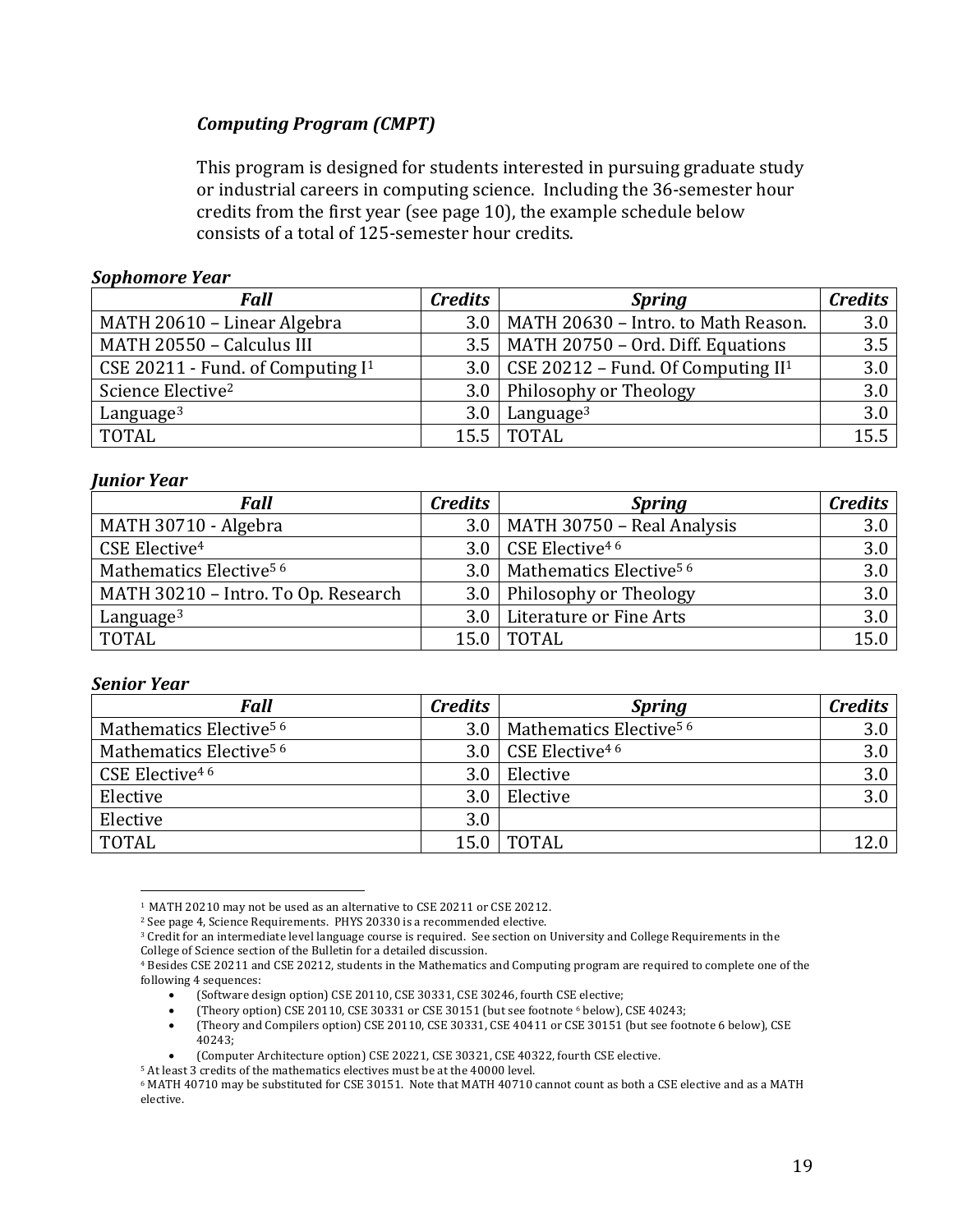# *Education Program (EDUC)*

This program is designed for students who plan a career in secondary education. Including the 36-semester hour credits from the first year (see page 10), the example schedule below consists of a total of 124-semester hour credits. All Education courses are taken at Saint Mary's College (SMC).

## *Sophomore Year*

| <b>Fall</b>                                       | <b>Credits</b>   | <b>Spring</b>                             | <b>Credits</b> |
|---------------------------------------------------|------------------|-------------------------------------------|----------------|
| MATH 20610 - Linear Algebra                       | 3.0 <sub>1</sub> | Philosophy or Theology                    | 3.0            |
| MATH 20550 - Calculus III                         |                  | 3.5   MATH 20630 - Intro To Math Reason.  | 3.0            |
| Science Elective <sup>1</sup>                     |                  | $3.0$   MATH 20750 - Ord. Diff. Equations | 3.5            |
| EDUC 201 - Fndtns.Tch In MulticulSoc <sup>2</sup> |                  | 3.0   EDUC 220 - Applied Media&InstrTech  | 3.0            |
| Language <sup>2</sup>                             | 3.0 <sub>1</sub> | Language <sup>2</sup>                     | 3.0            |
| <b>TOTAL</b>                                      |                  | 15.5   TOTAL                              | 15.5.          |

## *Junior Year*

| <b>Fall</b>                          | <b>Credits</b> | <b>Spring</b>                                       | <b>Credits</b> |
|--------------------------------------|----------------|-----------------------------------------------------|----------------|
| MATH 30530 - Intro. to Probability   |                | 3.0   MATH 30540 - Mathematical Stats.              | 3.0            |
| MATH 30710 - Algebra                 |                | $3.0$   MATH 30750 - Real Analysis                  | 3.0            |
| EDUC 345 - Curr & Assess. In Mid. HS |                | $3.0$   EDUC 350 – Educ Psy: Human Growth           | 3.0            |
| Philosophy or Theology               |                | 3.0   EDUC 346 – Inst Strat & Clsm Mgt <sup>2</sup> | 3.0            |
| Language <sup>2</sup>                |                | 3.0 Discrete Math Elective <sup>34</sup>            | 3.0            |
| TOTAL                                |                | <b>TOTAL</b>                                        | 15.0           |

## *Senior Year*

| <b>Fall</b>                                      | <b>Credits</b> | <b>Spring</b>                            | <b>Credits</b> |
|--------------------------------------------------|----------------|------------------------------------------|----------------|
| Geometry Elective <sup>5</sup>                   |                | 3.0   EDUC 475 - Student Tch High School | 12.0           |
| EDUC 356 - Ed. Psy - Excep Learners <sup>6</sup> | 3.0            |                                          |                |
| EDUC 451 - Tch Math-Mid/High School              | 3.0            |                                          |                |
| Mathematics Elective <sup>4</sup>                | 3.0            |                                          |                |
| Philosophy or Theology                           | 3.0            |                                          |                |
| <b>TOTAL</b>                                     | 15.0           | TOTAL                                    |                |

<sup>&</sup>lt;sup>1</sup> See page 4, Science Requirements. PHYS 20330 is a recommended elective.

<sup>&</sup>lt;sup>2</sup> Credit for an intermediate level language course is required. See section on University and College Requirements in the College of Science section of the Bulletin

for a detailed discussion.

<sup>&</sup>lt;sup>3</sup> At least 3 credits of the mathematics electives must be at the 40000 level.

<sup>&</sup>lt;sup>4</sup> MATH 30210, 40210 or 40220 are acceptable.

<sup>&</sup>lt;sup>5</sup> SMC MATH 361

 $6$  For MATH/EDUC majors only, this course will satisfy the literature/fine arts requirement.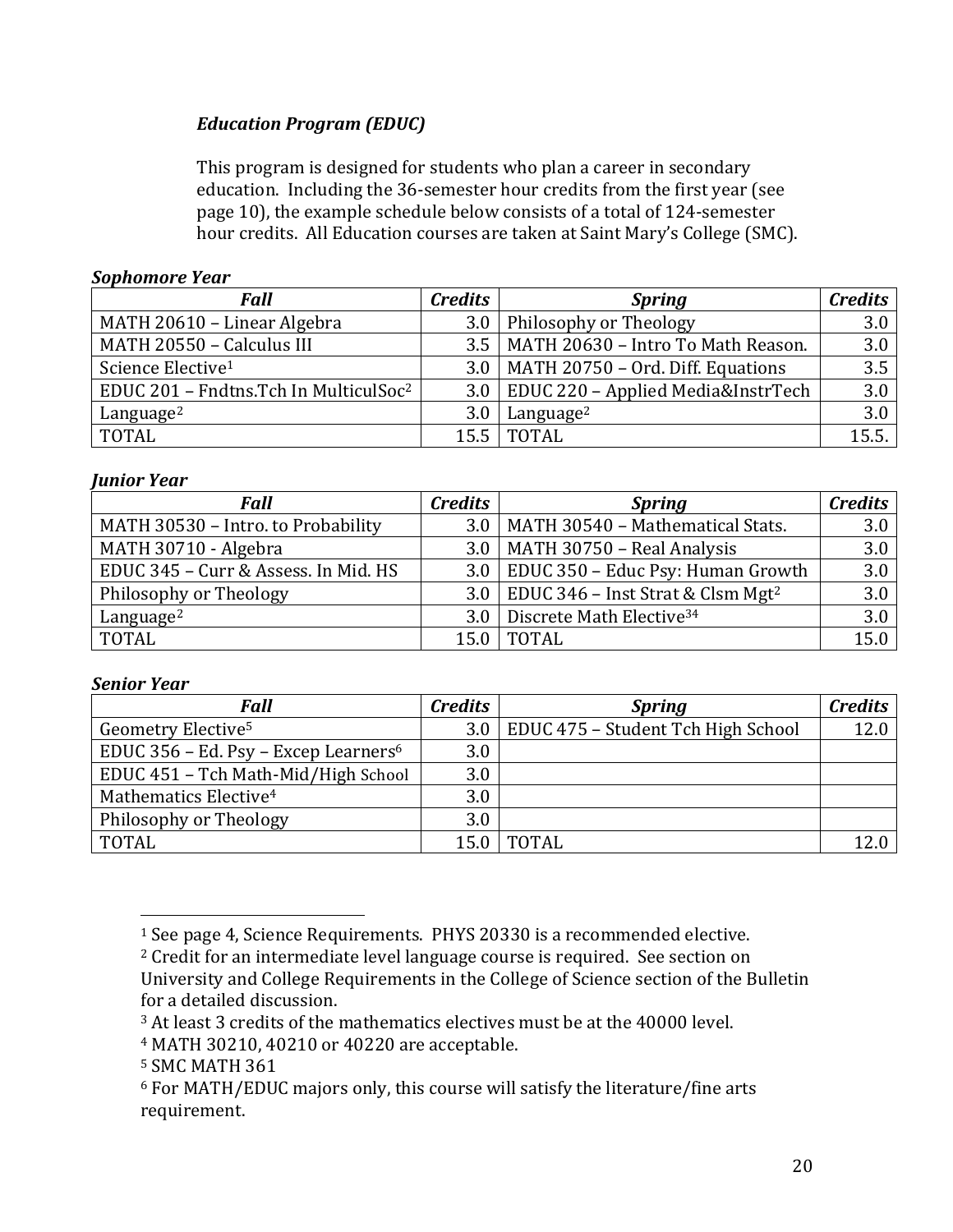# *Engineering Science Program (EGSC)*

This program is designed for students interested in applied or industrial mathematics. Including the 36-semester hour credits from the first year (see page 10), the example schedule below consists of a total of 124-semester hour credits.

# *Sophomore Year*

| <b>Fall</b>                   | <b>Credits</b> | <b>Spring</b>                             | <b>Credits</b> |
|-------------------------------|----------------|-------------------------------------------|----------------|
| MATH 20610 - Linear Algebra   | 3.0            | Elective                                  | 3.0            |
| MATH 20550 - Calculus III     |                | 3.5   MATH 20630 - Intro To Math Reason.  | 3.0            |
| Science Elective <sup>1</sup> |                | $3.0$   MATH 20750 - Ord. Diff. Equations | 3.5            |
| Language <sup>2</sup>         | 3.0            | Language <sup>2</sup>                     | 3.0            |
| Philosophy or Theology        |                | 3.0 Philosophy or Theology                | 3.0            |
| <b>TOTAL</b>                  | 15.5           | TOTAL                                     | 15.5           |

## *Junior Year*

| <b>Fall</b>                       | <b>Credits</b> | <b>Spring</b>                           | <b>Credits</b> |
|-----------------------------------|----------------|-----------------------------------------|----------------|
| MATH 30710 - Algebra              |                | $3.0$   MATH 30750 - Real Analysis      | 3.0            |
| Mathematics Elective <sup>3</sup> |                | 3.0   Engineering Elective <sup>4</sup> | 3.0            |
| AME 20221 - Mechanics I           |                | 3.0   Engineering Elective <sup>4</sup> | 3.0            |
| Philosophy or Theology            |                | $3.0$   AME 20231 - Thermodynamics      | 3.0            |
| Language <sup>2</sup>             |                | 3.0   Literature or Fine Arts           | 3.0            |
| <b>TOTAL</b>                      |                | <b>TOTAL</b>                            | 15.0           |

## *Senior Year*

| <b>Fall</b>                       | <b>Credits</b>   | <b>Spring</b>                     | <b>Credits</b> |
|-----------------------------------|------------------|-----------------------------------|----------------|
| Mathematics Elective <sup>3</sup> | 3.0              | Mathematics Elective <sup>3</sup> | 3.0            |
| Engineering Elective <sup>4</sup> | 3.0 <sub>1</sub> | Mathematics Elective <sup>3</sup> | 3.0            |
| <b>Mathematics Elective</b>       | 3.0              | Elective                          | 3.0            |
| Elective                          | 3.0              | Elective                          | 3.0            |
| Elective                          | 3.0              |                                   |                |
| <b>TOTAL</b>                      | 15.0             | <b>TOTAL</b>                      |                |

<sup>&</sup>lt;sup>1</sup> See page 4, Science Requirements. PHYS 20330 is a recommended elective.

 $2$  Credit for an intermediate level language course is required. See the section on University and College Requirements in the College of Science section of the Bulletin for a detailed discussion.

<sup>&</sup>lt;sup>3</sup> Students in the Mathematics and Engineering Science Program must take one of MATH 40480, MATH 40390, or MATH 40750.

<sup>&</sup>lt;sup>4</sup> Besides AME 20221 and AME 20231, students in the Mathematics and Engineering Science Program are required to complete one of the following two sequences: (Thermal option) AME 20222, AME 30331, AME 30334; (Structures and Design option) AME 20241, CE 30200, CE 30210.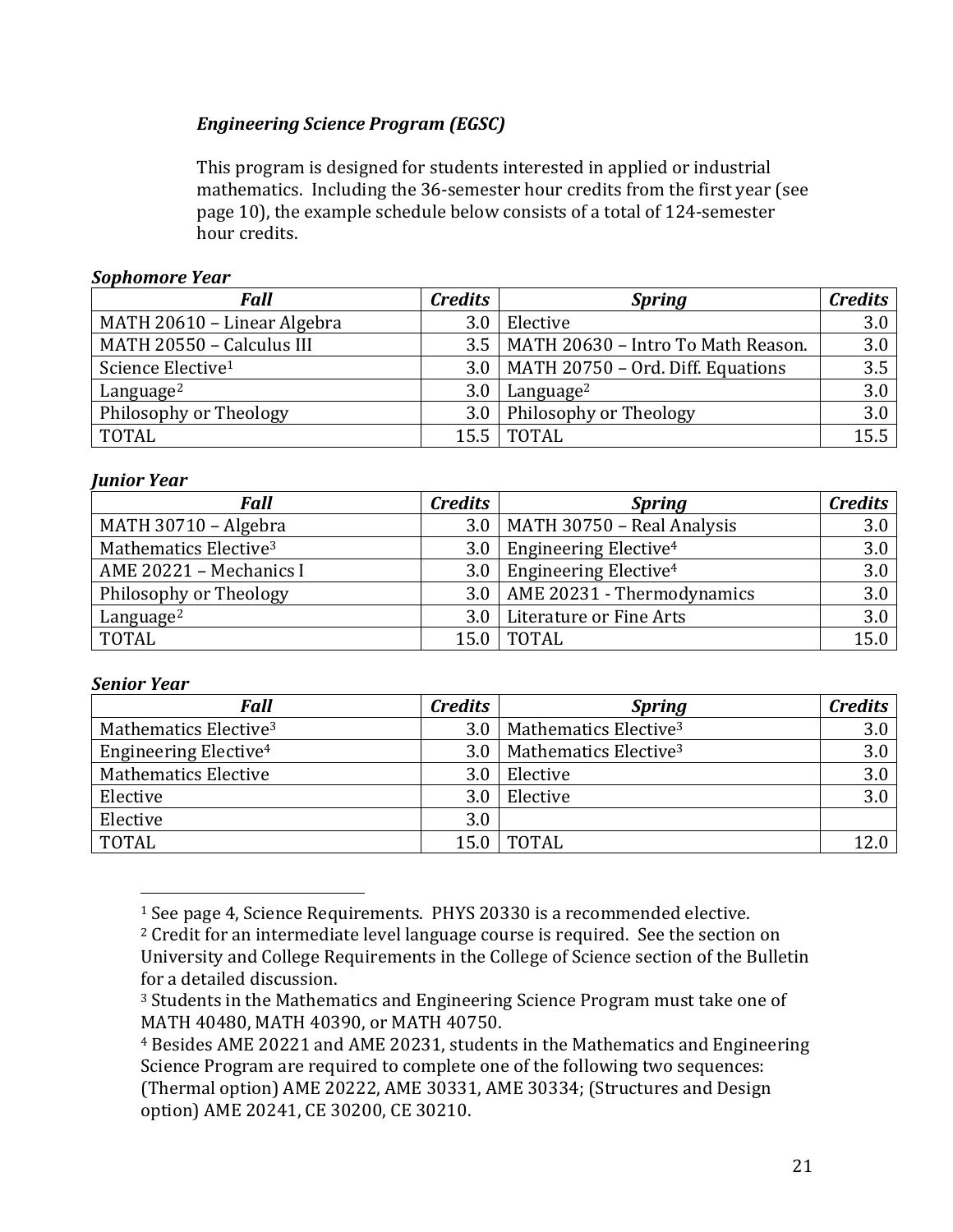# *Life Sciences Program (LFSC)*

This program is designed for mathematics majors who are interested in careers oriented towards the life sciences. In particular, it satisfies the University's recommended criteria for application to medical school. Including the  $36$ -semester hour credits from the first year (see page 10), the example schedule below consists of a total of 124-semester hour credits.

### *Sophomore Year*

| <b>Fall</b>                                     | <b>Credits</b> | <b>Spring</b>                                         | <b>Credits</b> |
|-------------------------------------------------|----------------|-------------------------------------------------------|----------------|
| MATH 20610 - Linear Algebra                     | 3.0            | Elective                                              | 3.0            |
| MATH 20550 - Calculus III                       |                | 3.5   MATH 20630 - Intro To Math Reason.              | 3.0            |
| BIOS 20201 - General Biology $A^1$              |                | $3.0$   MATH 20750 – Ord. Diff. Equations             | 3.5            |
| BIOS 21201 - General Biology A Lab <sup>1</sup> | 1.0            | BIOS 20202 - General Biology $B^1$                    | 3.0            |
| Philosophy or Theology                          |                | 3.0   BIOS 21202 – General Biology B Lab <sup>1</sup> | 1.0            |
| Language <sup>2</sup>                           | 3.0            | Language <sup>2</sup>                                 | 3.0            |
| <b>TOTAL</b>                                    |                | 16.5   TOTAL                                          | 16.5           |

#### *Junior Year*

| <b>Fall</b>                         | <b>Credits</b> | <b>Spring</b>                                     | <b>Credits</b> |
|-------------------------------------|----------------|---------------------------------------------------|----------------|
| MATH 30710 - Algebra                |                | $3.0$   MATH 30750 - Real Analysis                | 3.0            |
| CHEM 20273 - Org. Reactions & Apps. |                | $3.0$ CHEM 20274 – Chem across Per. Tbl.          | 3.0            |
| CHEM 21273 - Reactions & Apps. Lab  |                | 1.0   CHEM 21274 - Across Period Tbl. Lab         | 1.0            |
| Philosophy or Theology              |                | 3.0   BIOS 20303 - Fund. of Genetics <sup>3</sup> | 3.0            |
| Language <sup>2</sup>               |                | $3.0$   BIOS 21303 - Fund. of Genetic Lab         | 1.0            |
| Elective                            | 3.0            | Elective                                          | 3.0            |
| <b>TOTAL</b>                        |                | 16.0   TOTAL                                      | 14.0           |

#### *Senior Year*

| <b>Fall</b>                        | <b>Credits</b> | <b>Spring</b>                           | <b>Credits</b> |
|------------------------------------|----------------|-----------------------------------------|----------------|
| MATH 30530 - Intro. to Probability |                | $3.0$   MATH 30540 - Math. Statistics   | 3.0            |
| Mathematics 400 Elective           |                | 3.0   Literature or Fine Arts           | 3.0            |
| Philosophy or Theology             |                | 3.0   Mathematics Elective <sup>5</sup> | 3.0            |
| Elective <sup>4</sup>              | 4.0 l          | Elective <sup>5</sup>                   | 3.0            |
| <b>TOTAL</b>                       |                | <b>TOTAL</b>                            |                |

 $1$  (BIOS 10161 and Lab 11161) and (BIOS 10162 and Lab 11162) is an acceptable alternative.

 $2$  Credit for an intermediate level language course is required. See the section on University and College Requirements in the College of Science section of the Bulletin for a detailed discussion.

<sup>&</sup>lt;sup>3</sup> BIOS 20303 is offered only in the spring semester.

<sup>&</sup>lt;sup>4</sup> BIOS 30312, BIOS 30341, BIOS 30401, and CHEM 40420 are recommended electives.